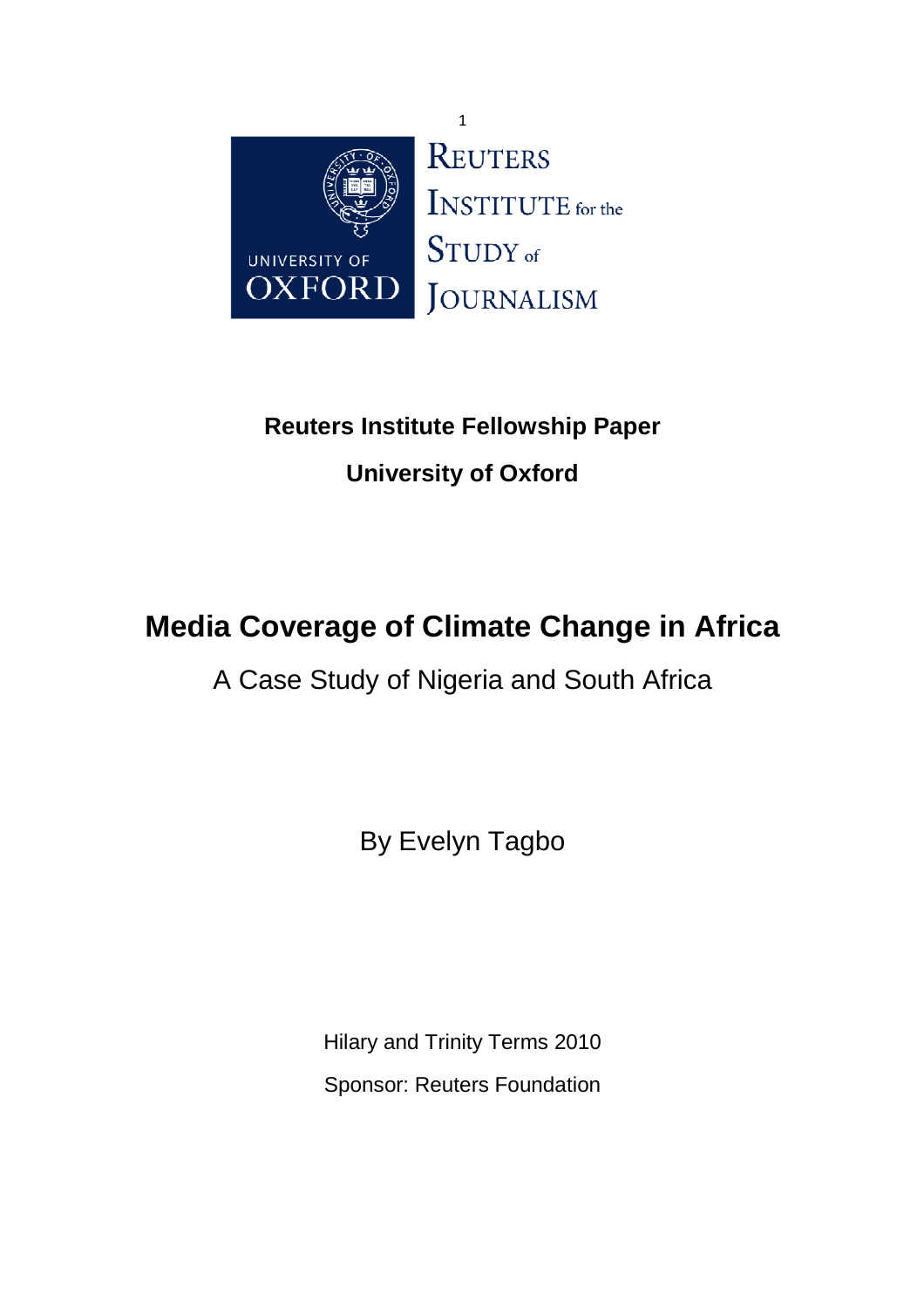## Table of Contents

| <b>Dedication</b>                               | 3  |
|-------------------------------------------------|----|
| Acknowledgements                                | 3  |
| <b>Chapter One: Introduction</b>                | 4  |
| <b>Chapter Two: Climate Change in Africa</b>    | 9  |
| 2.1 The Science                                 |    |
| 2.2 The Politics                                |    |
| 2.3 The Environment, Today's Reality            |    |
| 2.4 Agriculture and Food Security               |    |
| 2.5 Health and the Daily Living of Africans     |    |
| 2.6 Is Africa Really Vulnerable?                |    |
| <b>Chapter Three</b>                            | 15 |
| 3.1 The Newspaper Coverage of Climate Change    |    |
| 3.2 Media selection                             |    |
| 3.3 Results from Nigerian Media                 |    |
| 3.4 Results from South African Media            |    |
| 3.5 Results from a quick Look at Ghanaian Media |    |
| <b>Chapter Four</b>                             | 32 |
| 4.1 Upholding Trust                             |    |
| 4.2 Research Findings                           |    |
| 4.3 Poor Reportage in Africa                    |    |
| 4.4 Summary and Conclusion                      |    |
| <b>Bibliography</b>                             | 38 |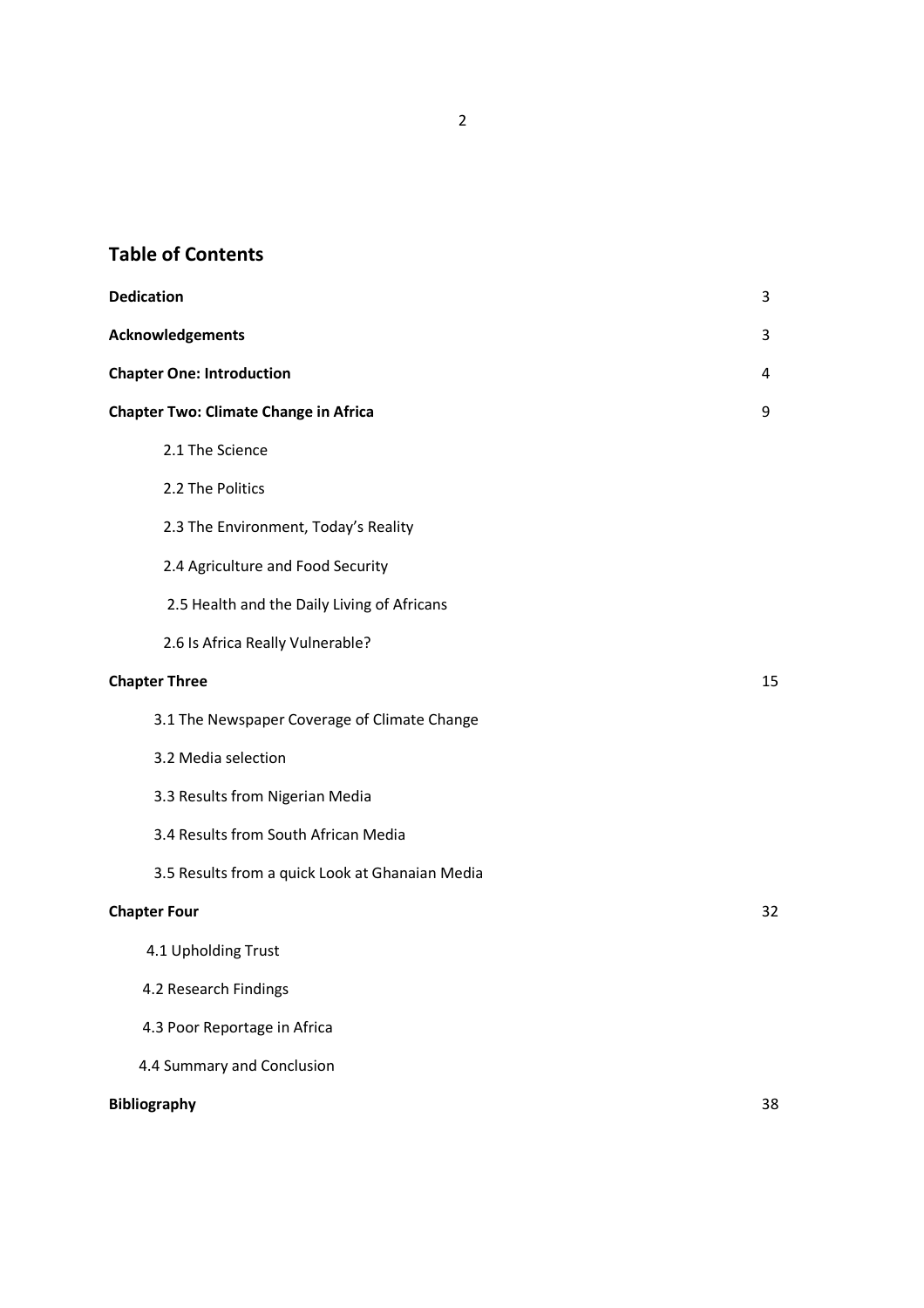#### Dedication

This work is dedicated to God, the giver of wisdom, and to my little daughter, Oluchi, whom I left behind at a very critical stage in her life to do the RISJ programme.

#### Acknowledgements

I owe my deepest gratitude to the Reuters Institute, for giving me this rare opportunity. Enormous appreciation goes to all the members of staff of the Institute for their extraordinary friendliness and for the huge understanding shown to me particularly at the beginning of this programme. I am heartily thankful to my erudite supervisor, Paddy Coulter, for providing me with wonderful guidance.

I would like to appreciate in a special way all those I interviewed in the course of this work: Chukwumerije Okereke of Smith School of Environment and Enterprise; Chinedum Aniegbunam, Environment Assistant Editor of The Guardian, Nigeria; Nehemia Owusu, Assistant Editor of the Daily Graphic, Ghana; Jovial Rantao, Deputy Editor of The Star newspaper, South Africa; Wale Adekunle of the Forum for Agricultural Research in Africa (FARA) and Gloria Ujor of the Nigerian Federal Ministry of Environment. My gratitude also goes to Audrey Gadzekpo of the School of Communication Studies, University of Ghana, for sharing her thoughts with me.

My special thanks go to my fellow Fellows and Mrs. Pauline Steele, my amiable landlady in Oxford. My stay in Oxford is unforgettable because of all of you. Sweet aunty, Dr Charity Okoro, I appreciate your encouragements also. And how can I forget you, my loving husband. I owe it all to you Chiji, for your support and encouragement. My sincere gratitude goes to all the members of my family and everyone who contributed in one way or the other, to make this work a success. Thank you all.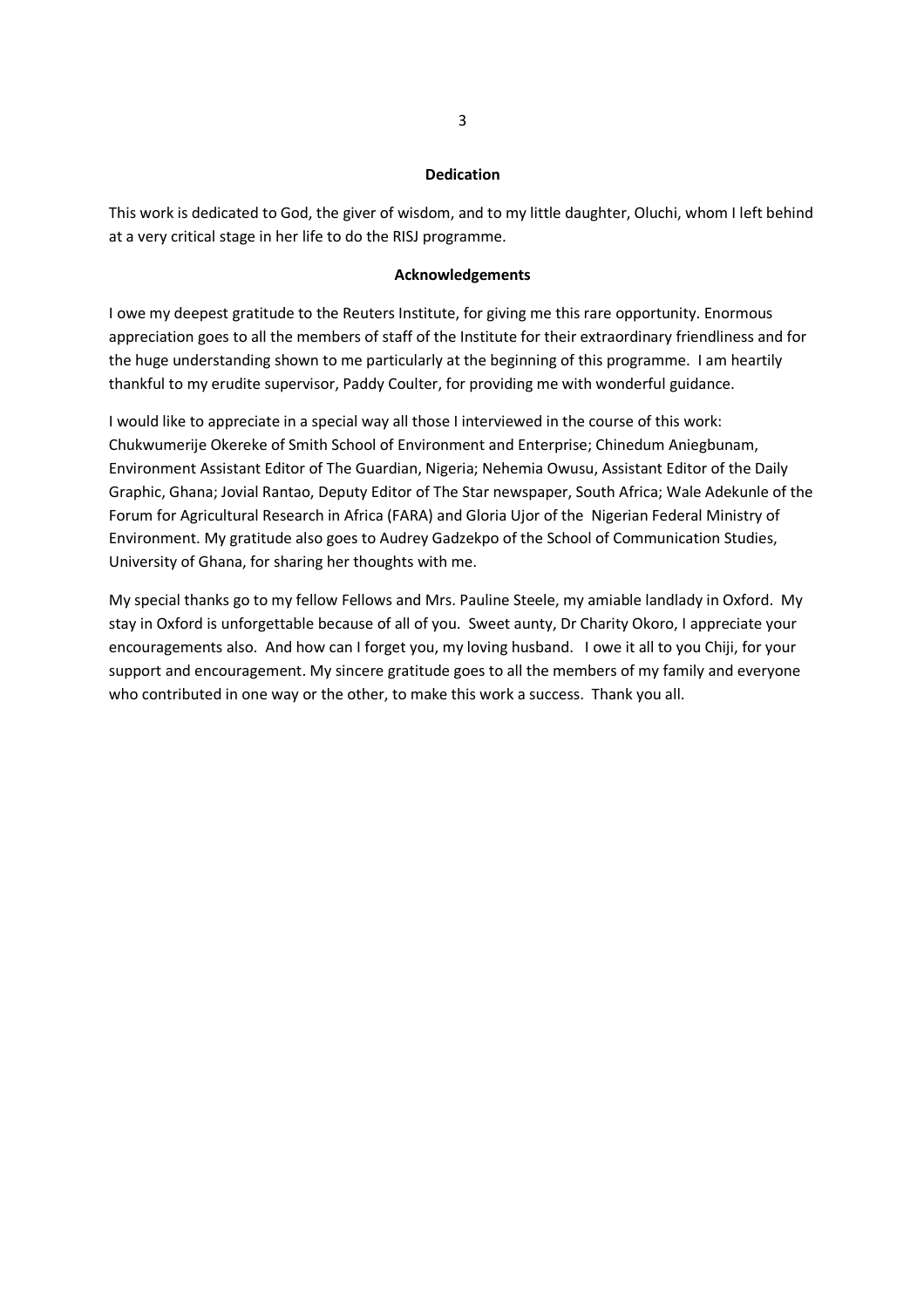#### Chapter One

#### Introduction

<u>.</u>

### 'The issue of climate change is one that we ignore at our own peril.' Barack Obama $^1$

Africa presents a number of intriguing contradictions which in many ways capture its development challenges. It is the world's second largest continent in size. Home to about one billion people with an annual population growth of 24 million, the continent boasts the world's highest birth rate and is projected to hit two billion by 2050<sup>2</sup>. Sub-Saharan Africa has the world's most youthful population which is likely to stay that way for decades<sup>3</sup>.

Yet Africa is the only region in the world becoming less and less able to feed itself. According to the Food and Agricultural Organisation (FAO) of the United Nations, one in three people living in sub-Saharan Africa were chronically hungry in 2007<sup>4</sup>. The region is also hardest hit by extreme poverty, harbouring 75 percent of people worldwide that live on less than a dollar a day. Running out of food is common in Africa because crops often fail when rains do not come.

Experts say climate change will have a significant impact on Africa's already compromised food security<sup>5</sup>.The relationship between climate change and food security in Africa is complex. Many factors influence food security, which means that often the link is not even made between failed crops and changing weather patterns. But these changing weather patterns or extreme weather events, such as floods or droughts, have had very debilitating consequences on African agricultural production in the last three decades.

As a result, many people have less access to food, which forces them to buy food products. This affects their financial situation. It also influences their health as people often buy cheaper food frequently less nutritious. This is particularly the case for those who need a nutritious diet- the chronically ill. A visit to the drought-ridden West African country of Niger, parts of eastern

- 3 International Youth Foundation- Fact Sheet, Youth Reproductive Health-Sub-saharan African, p 1. The Population Reference Bureau, in page 3, the report indicates that a large proportion of youthful population will be of working age by 2050, willing and desirous to raise a family of their own and the question is whether the economic condition of their countries will enable them meet those expectations.
- 4 Food and Agricultural Organisation-Briefing paper: Hunger on the rise, 17 September, 2008 http://www.fao.org/newsroom/common/ecg/1000923/en/hungerfigs.pdf 5 Nicholas Stern-Blue- print for a safer planet, 2 April 2009.

<sup>1</sup> Barack Obama, April 3, 2006-speech on "Energy Independence and the Safety of Our Planet" http://obamaspeeches.com/060-Energy-Independence-and-the-Safety-of-Our-Planet-Obama-Speech.htm 2Population Reference Bureau- 2009 Population reference data sheet -www.prb.org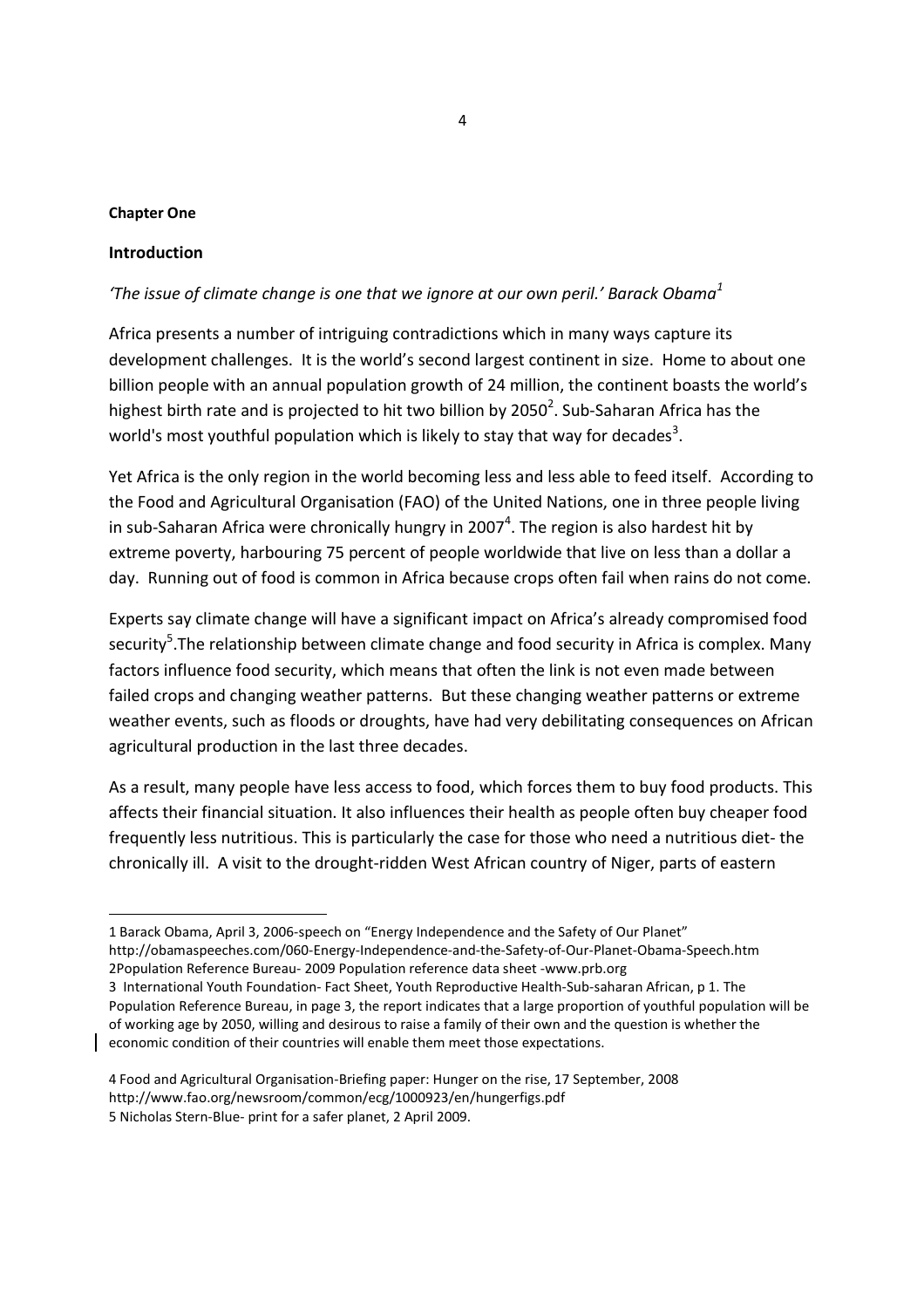Africa or the oil-rich Niger Delta region of Nigeria would show visible traces of the complex mix of dwindling agricultural yields and a changing climate.

Since 2007, erratic rainfall has led to increased food shortages in southern Africa where droughts damaged and destroyed maize crops in Lesotho, Namibia, Mozambique, Swaziland, Zimbabwe and South Africa. Increasing food shortages have become a trend, according to the Climate Systems Analysis Group (CSAG), a climatology research group based at the University of CapeTown, South Africa<sup>6</sup>.

Scientists<sup>7</sup> say the consequences of climate change will not be equally distributed. While some scientific uncertainties remain about the character, magnitude, and rates of future climate change, there is widespread consensus in scientific and policy communities that planetary warming will have significant impacts on sea levels, weather systems, eco-systems, public health, and economic development.

Until recently, Africa's climate, more than that of any other continent, has been generally uniform. This is due to the continent's position in the tropical zone, the impact of cool ocean currents, and the absence of mountain chains serving as climatic barriers. However, across Africa, the landscape is changing.

The snowy caps of Mount Kilimanjaro are melting and the shorelines of Lakes Chad, Tanganyika and Victoria are receding<sup>8</sup>. The once mighty Lake Chad is half the size it was 35 years ago. These and many other changes have led to unreliable farming seasons and low water supplies a serious problem for a continent almost entirely dependent on rain for its agriculture. The dry and wet seasons are becoming increasingly difficult for peasant farmers in West and Central Africa to determine.

Based on scientific research including interviews with farmers in Southern Africa, the CSAG predicts that within the next three decades, the rainy season in Zimbabwe and the adjoining Limpopo province of South Africa will start more than a month later, in December instead of in late October.

Many climate change commentators emphasize the likelihood of conflict over increasingly scarce resources, such as water, food and land. Already, some of the political rhetoric has become very heated. For example, at an African Union summit in 2007 Yoweri Museveni, the

.<br>-

 $^6$  Sepo Hachigonta- Climate Systems Analysis Group (CSAG), in an article published by Inter press Service news Agency. http://www.ipsnews.net/africa/nota.asp?idnews=45458

<sup>&</sup>lt;sup>7</sup> UNDP Human Development Report, 2007/2008.

<sup>&</sup>lt;sup>8</sup> Prof. Lonnie Thompson of Ohio State University and a lead author of study published in National Academy of Science Journal. See also http://www.independent.co.uk/environment/climate-change/climate-change-will-meltsnows-of-kilimanjaro-within-20-years-1813631.html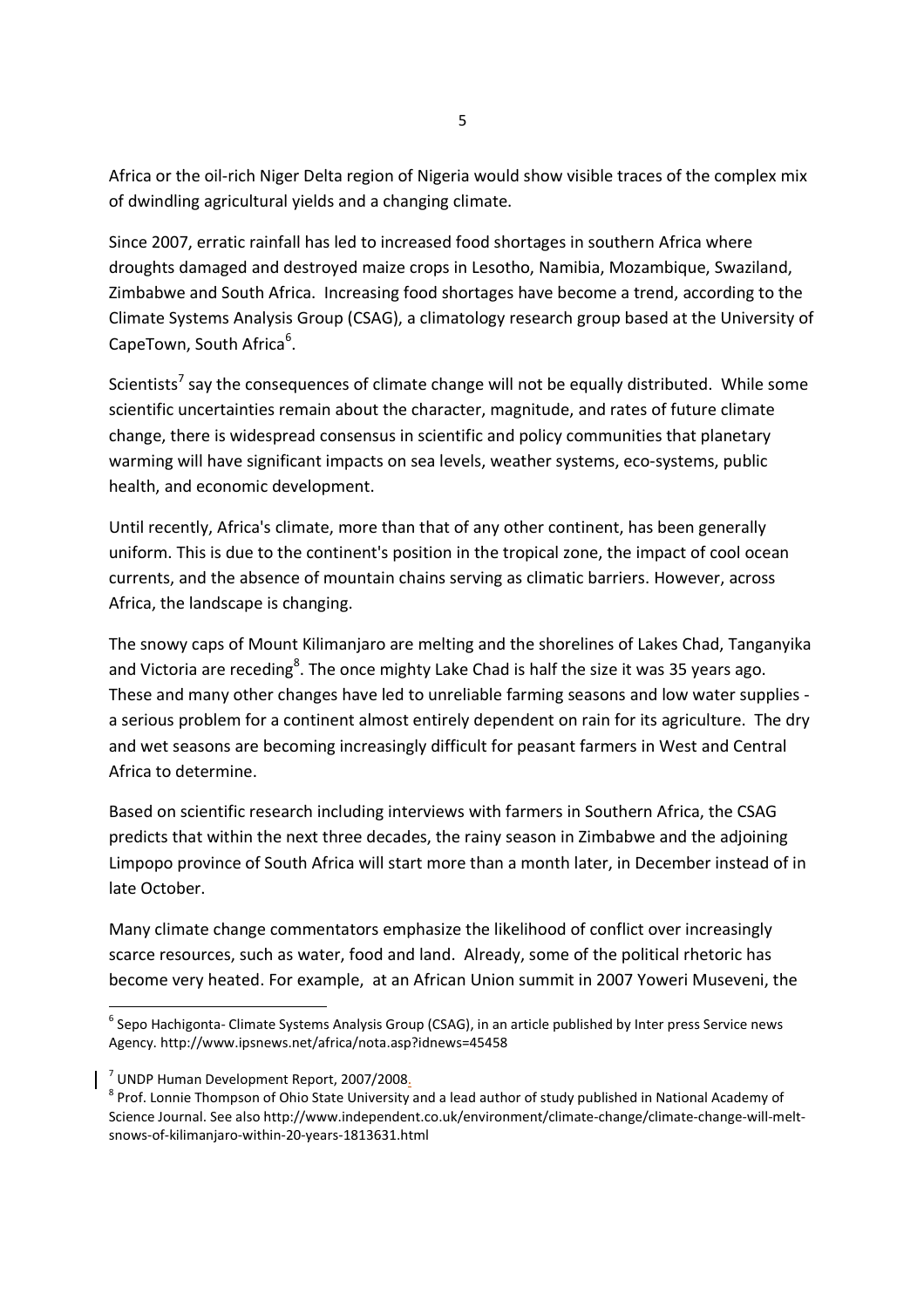President of Uganda, called climate change an 'act of aggression' by the developed world against the developing world and demanded compensation for the damage global warming would cause African nations. A couple of months later, Kaire Mbuende, the Namibian representative to the United Nations, called the developed countries' emissions of greenhouses tantamount to 'low intensity biological or chemical warfare'. According to 2007 data, per head emission of carbon dioxide (CO<sub>2</sub>) for all Africans stood at 1 ton (1 tCO<sub>2</sub>), in comparison to US average figure of 19.9 tCO<sub>2</sub><sup>9</sup>.

 To limit the risk of increase in malnourishment and check the reverse in human development gains that have been made in Africa and other developing countries, science has offered the global community an option of cutting emissions by 80% by 2050 in comparison with the 1990 level by industrialized nations (HD Report) $10$ . Another option is to provide resources and technological support for African and other poor nations by developed countries for adaptation to the impacts of climate change<sup>11</sup>. Unfortunately, the much heralded 2009 Copenhagen summit, hitherto seen as an opportunity for greater progress for climate agreement, ended without a strong binding accord.

Many experts have emphasized the need to communicate better to policy-makers about the future climatic changes so as to influence appropriate agricultural policies and adaptation strategies. The media can play a crucial role in disseminating useful climate information to effectively guide public debate and understanding about the weather and climate change. Regular and accurate communication about climate change is the first step towards developing coping mechanisms in Africa. Adaptation has been implicitly and explicitly linked with development-focused action, particularly as scientists have underscored that developing countries are disproportionately vulnerable to climate change and lack adaptive capacity.

According to Patrick Luganda, chairman of the Network of Climate Journalists of the Greater Horn of Africa (NECJOGHA)<sup>12</sup>, millions of farmers are grappling with the changing climate around them but are starved of real, timely information on what their options are. The current reality is that climate change challenges are known but only when they get at the crisis stage. While mitigation has traditionally been the pivotal issue for many experts, adaptation to the effects of climate change is now acknowledged as necessary for responding effectively and equitably to the impacts of both climate change and climate variability.

.<br>-

<sup>&</sup>lt;sup>9</sup> Intergovernmental Panel on Climate Change report- contribution by working group 1 to its Fouth Assessment Report, 2007

 $10$  See the executive summary of the 2008 UNDP Human Development Report

 $11$  Stern's review report on Economics of Climate Change- full executive summary

http://webarchive.nationalarchives.gov.uk/+/http://www.hm-

treasury.gov.uk/media/3/2/Summary\_of\_Conclusions.pdf

<sup>12</sup> Patrick Luganda, communicating climate information

http://www.climateadaptation.net/docs/papers/Luganda%20paper.pdf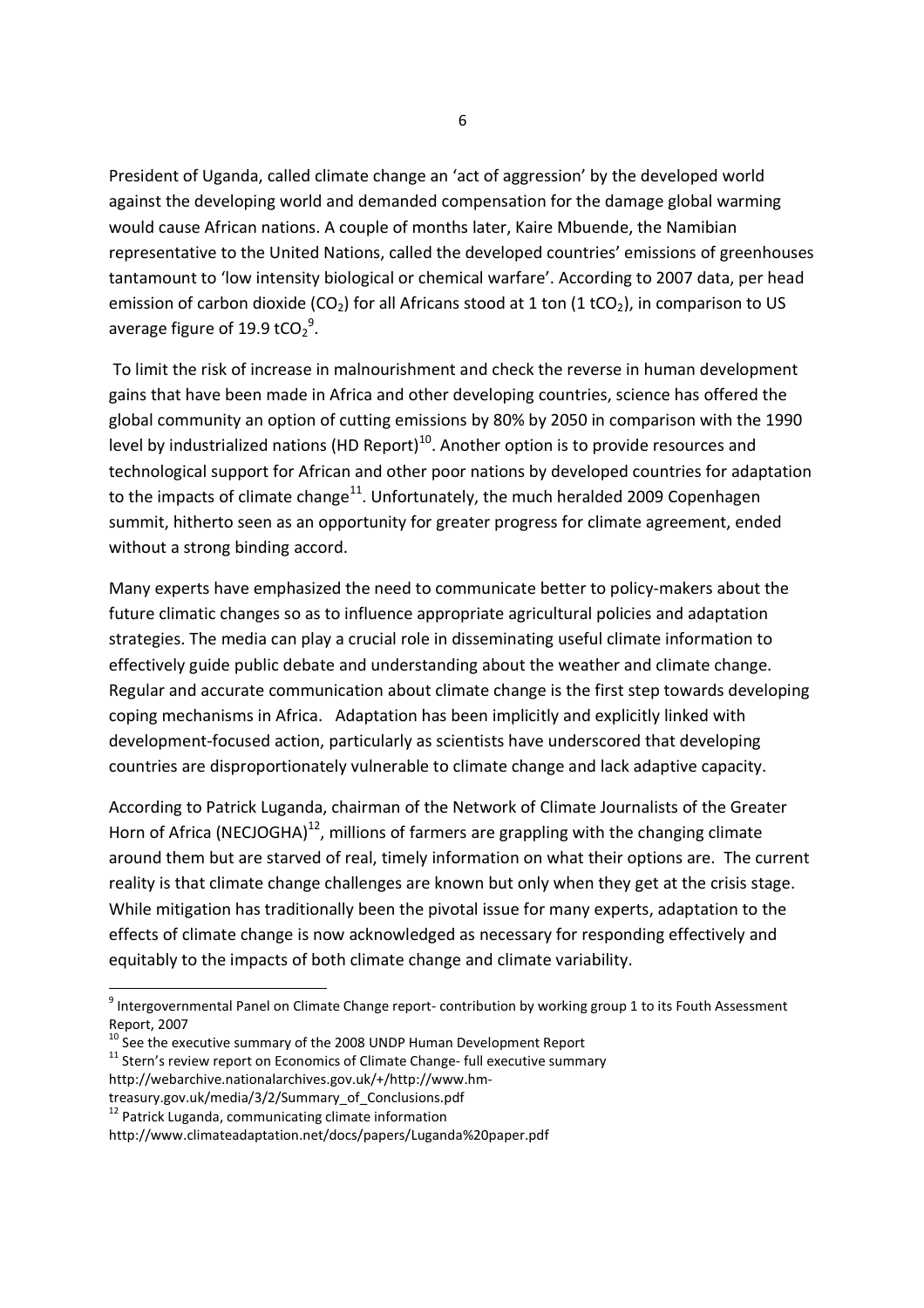This research seeks to explore and analyze the media coverage of climate change in Nigeria and South Africa, using the two countries as case studies to assess what the trend is in Africa as a whole. Other aims of this work will be to find answers to the following major questions, namely:

How well do the media cover climate change in Africa?

What gets covered and what is driving the changes in that coverage?

What are the most challenging difficulties the climate change journalists face?

What are the personal attitudes of these journalists to climate change issues and how have these attitudes shaped their reportage of climate change?

Chapter Two will examine what science predicts will be the impacts of climate change on Africa (with a special focus on Nigeria and South Africa), in terms of agriculture, food security, health and general environmental reality. The same chapter will assess the evidence of this climatic forecast based on the daily experience of people and discover whether what science predicts is already coming true on the ground. It will also examine what the politicians at the various seats of government are doing.

Analysis and data presentation of findings from content analysis of four national newspapers, two each from Nigeria and South Africa, on the quantity of climate change coverage, what is covered, followed by a short reflection on what the trend looks like in the Ghanaian media, will be presented in Chapter Three. Chapter Four will look at the media landscape, examining in particular the nature of news, opportunities and challenges of climate change journalists and how these factors can shape the approach of climate change reporting in each of countries chosen.

The academic literature in this area is quite limited. There is considerable research published on media coverage of climate change in many developed countries like the USA, the UK and even on some developing countries like China, India and Latin America<sup>13</sup>. Studies have also been done on climate change impact, mitigation and vulnerability in Africa but very little on media coverage. This paper will carry out a review of the existing literature and complement this with personal findings and interviews with journalists and editors from Nigeria and South Africa.

The ambition of the study is to establish the relevance or otherwise of greater coverage of climate change in the African media and the sustainability of progress in the fight against poverty, and to show how present challenges in this regard might be overcome. It is hoped that

<sup>&</sup>lt;sup>13</sup> See. Maxwell T. Boykoff and J. Timmons Roberts-Media coverage of climate change: Current Tends, Strengths, Weaknesses, 2007/2008. James Painter-Climate Change Latin America and the Media, 7 November, 2008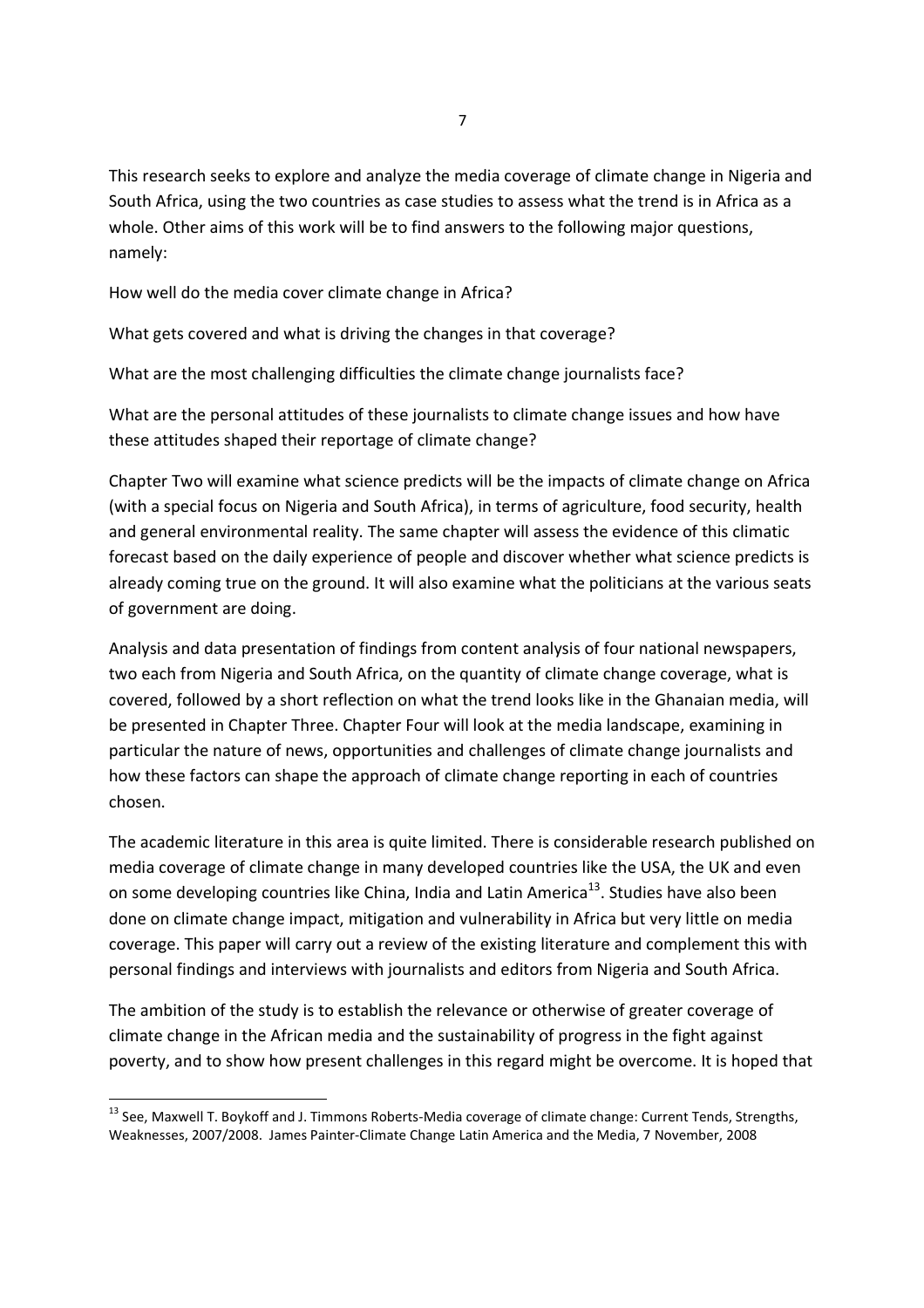a correlation might be established between the value attached to climate change issues by media professionals and enhanced media reportage on the one hand and better policy and general government attention to climate change on the other.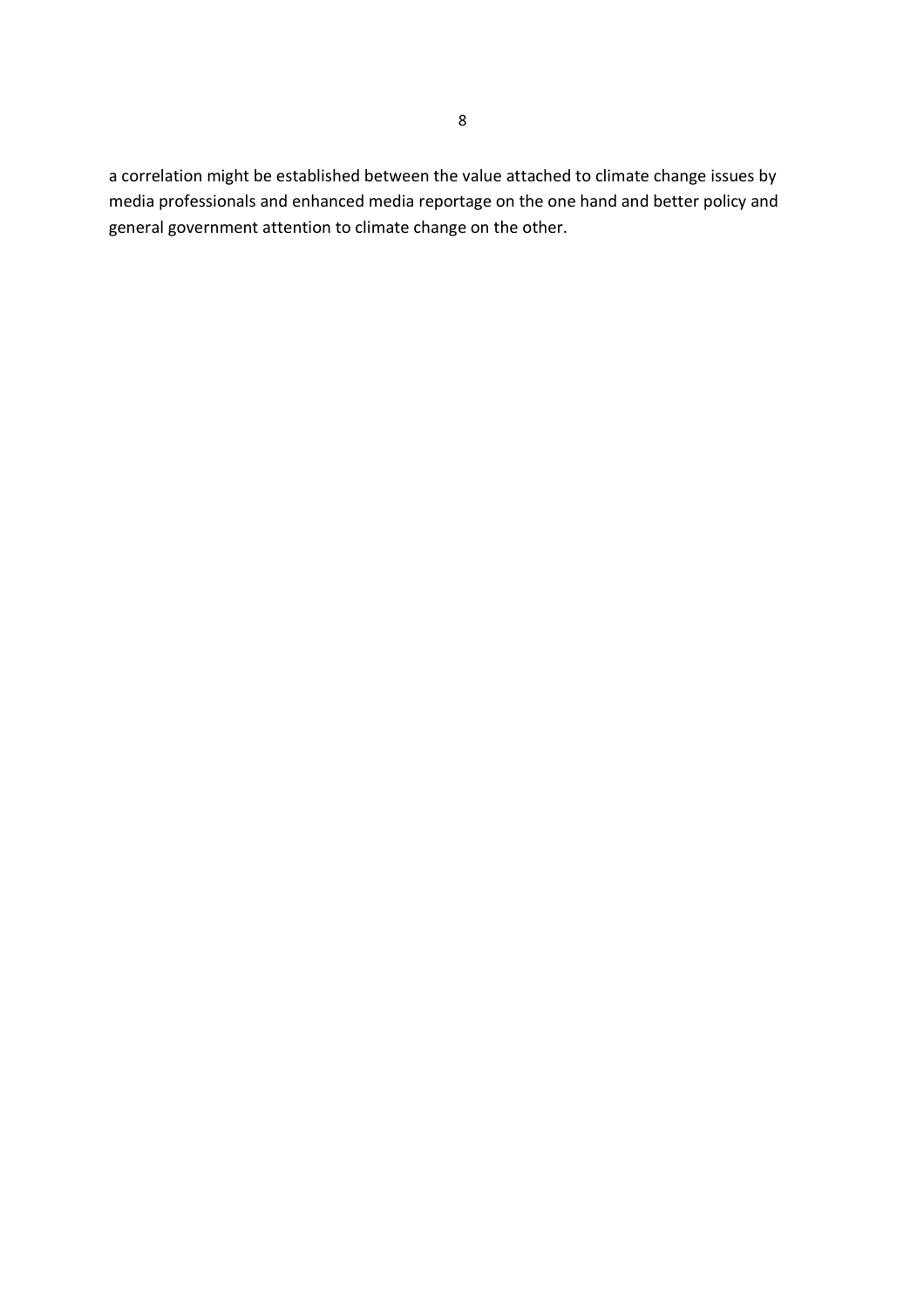#### Chapter 2

#### Climate Change in Africa

'History does not have an agenda on which items can be prioritised. Either you deal with the events it throws at you or they deal with you'. Tom Burke, founding director of  $E3^{14}$ .

#### 2.1 The Science

<u>.</u>

Over the past 30 years, evidence that human activities are affecting the climate has accumulated inexorably, and with it has come ever greater certainty across the scientific community about the reality of recent climate change and the potential for much greater change in the future. Scientists are more confident now than ever that humans have interfered with the climate and that further human-induced climate change is on the way.

Although a 2007 report published by the Inter-Governmental Panel on Climate Change (IPCC) finds that some of these further changes are now inevitable, its analysis also confirms that the future, particularly in the longer term, "remains largely in our hands". The magnitude of expected change depends on what humans choose to do about greenhouse gas (GHG) emissions.<sup>15</sup>

Greenhouse gases are gases that trap heat in the atmosphere. The principal greenhouse gases that enter the atmosphere because of human activities are: carbon dioxide (CO2), methane, nitrous oxide, and fluorinated gases<sup>16</sup>:

Carbon Dioxide (CO2): Carbon dioxide enters the atmosphere through the burning of fossil fuels (oil, natural gas, and coal), solid waste, trees and wood products, and also as a result of other chemical reactions (e.g. manufacture of cement). Carbon dioxide is also removed from the atmosphere when it is absorbed by plants as part of the biological carbon cycle.

Methane (CH4): Methane is emitted during the production and transport of coal, natural gas, and oil. Methane emissions also result from livestock and other agricultural practices and by the decay of organic waste in municipal solid waste landfills.

Nitrous Oxide (N2O): Nitrous oxide is emitted during agricultural and industrial activities, as well as during combustion of fossil fuels and solid waste.

<sup>&</sup>lt;sup>14</sup> The war passes: The climate change is for Ever, The Independent Commentators, 4 January edition http://www.independent.co.uk/opinion/commentators/tom-burke-war-passes-the-climate-is-for-ever-1224210.html. The Physical Science of Climate Change, William Collins, Robert Colman et al, ientific American, October 2008

<sup>&</sup>lt;sup>15</sup> Climate Change, IPCC Fourth Assessment Report, 2007

<sup>16</sup> Politics of Climate Change, Tim O' Riordan & Jill Jagar, 1996; US EPA Inventory of GHG Emission 2010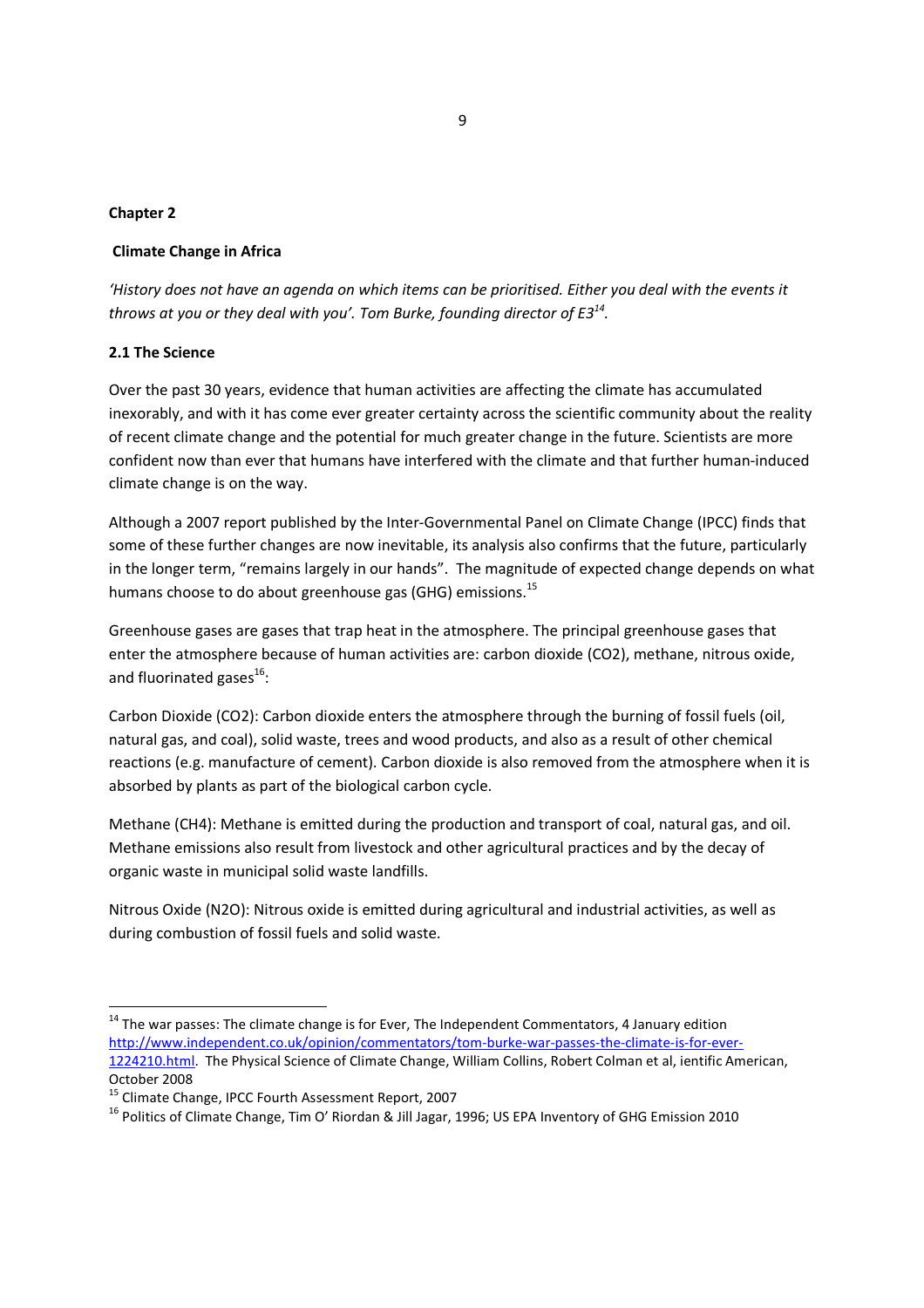Fluorinated Gases: Hydrofluorocarbons, perfluorocarbons, and sulfur hexafluoride are synthetic, powerful greenhouse gases that are emitted from a variety of industrial processes. Fluorinated gases are sometimes used as substitutes for ozone-depleting substances (i.e. CFCs, HCFCs and halons). These gases are typically emitted in smaller quantities, but because they are potent greenhouse gases, they are sometimes referred to as High Global Warming Potential gases "High GWP gases".

## 2.2 The Politics

<u>.</u>

African and other developing countries have long argued that since the major industrialized nations have contributed the most to global warming, they should shoulder most of the costs. But the political torpor round climate change has left the global community with policies too weak to stem emissions. The gap is consistently growing between what scientists say is necessary to avoid dangerous climate change and what politicians are willing to do. The world's climate policies, at their current level of ambition, are simply too weak to stem the onrushing tide of emissions $^{17}$ .

At the December 2009 UN Climate Change Conference (COP 15) in Copenhagen, African countries, together with other developing countries went into the conference with a united front and wanted strong action that would support adaptation to climate change, with adequate funding assurance and technology transfer from industrialized countries. The continent also wanted an ambitious deal on the Reducing Emissions from Deforestation and Forest Degradation (REDD) programme that would pay forest nations to reduce emissions from deforestation.

However, a number of issues punctured Africa's hopes. Apart from failing to get a fair deal, Africa also had difficulties maintaining a strong united front because of the widely varying needs of its different states in their different groupings. According to Chukwumerije Okereke<sup>18</sup>who attended the climate conference, there are Least Developed Countries (LDC) as well as OPEC countries within Africa and each of the two groupings believe that they would be affected differently by strong climate action and therefore approached the 2009 climate change negotiations with that understanding. Chukwumerije identified another dividing factor in Africa: regional groupings such as the Southern African Development Community (SADC) and the Economic Community of West African States (ECOWAS), in each of which Nigeria and South Africa play leading roles<sup>19</sup>.

On the whole, Africa got very little from COP15 despite the efforts by its component states to overlook their differences and maintain a strong front. The Copenhagen Accord, the name given to the agreement reached at the end of climate change negotiations, was widely considered to be very weak with very little to offer to developing countries including African countries for a number of reasons.

http://www.opendemocracy.net/article/globalistion/global\_deal/planetary\_emergency

<sup>&</sup>lt;sup>17</sup> The World and Climate Change: All Together Now, Tom Burke, December, 2007,

<sup>&</sup>lt;sup>18</sup> Chukwumerije Okereke is an expert in International Climate Governance and a research fellow at the Smith School of Enterprise and the Environment, University of Oxford. He has written The Politics of Interstate Climate Negotiations - In Politics of Climate Change, co-authored by Maxwell Boykoff et al, November 2009- Routledge, <sup>19</sup> Interview with Chukwumerije Okereke, Oxford, May 25, 2010, University of Oxford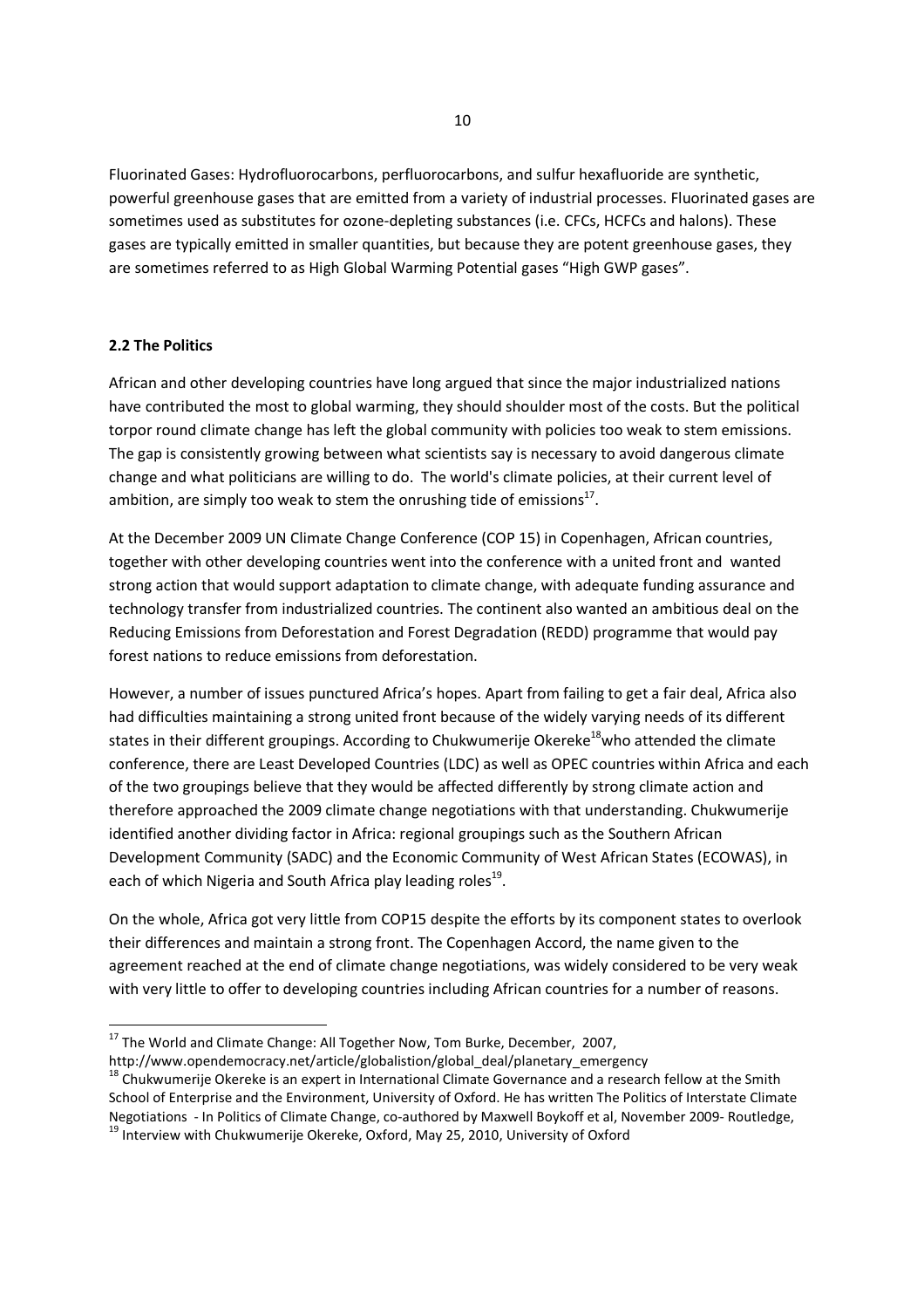Firstly, the Accord is not binding. Among other things, the Accord contains two different financial pledges by developed countries to fund adaptation in the vulnerable countries- 'fast track' US\$30 billion for the period of 2010 to 2012 and another larger financial support package of \$100 billion from 2020. However, no clear details was given on the modality for providing the two raft of funding, whether this would come in the form of existing aid, loans or grants or entirely new money.

 Negotiations for funding also triggered the fury of the Pan African Climate Alliance (PACJA) against President Meles Zenawi of Ethiopia, Africa's chief negociator. PACJA, an African civil society coalition on climate change and sustainable development, accused Zenawi of abandoning the agreed African demand for 5% per cent of Annex 1 countries' GNP (about US\$2 trillion) to address the climate crisis in favour of the pledges of \$30 billion in short term financing and \$100 billion in the long term. Mithika Mwenda, the coordinator of PACJA, said the position of African's chief negotiator was in stark contrast with position he was charged to defend.

The transparency of the Accord as well as the funding pledges by developed countries was questioned by many experts as it appears that the package had been well thought out ahead of the Copenhagen summit by only a few select member countries. By the end of April 2010, after another UN climate change conference, this time, in Bonn, it was still unclear how the funding would be raised. At the Bonn meeting, some governments argued that some of the money should be packaged as aid or worst still offered as a loan instead of being an obligation under the UNFCCC. Such an approach was likened by Oxfam International to "crashing your neighbour's car and then offering a loan to cover the damages". While the future still looks bleak on how to resolve the global climate challenge, Chukwumerije worries that the longer it takes to reach a fair climate regime, the worst the conditions in most vulnerable regions like Africa become.

One of the lessons of Copenhagen, according to Brahma Chellaney of the Center for Policy Research, New Delhi, is that climate change is a matter not only of science, but also of geopolitics. Without an improved geopolitical strategy, there can be no effective fight against climate change. "The climatechange agenda has become so politically driven that important actors have tagged onto it all sorts of competing interests, economic and otherwise. That should not have been allowed to happen, but it has, and there can be no way forward unless and until we confront that fact<sup>20</sup>."

#### 2.3 The Environment, Today's Reality

<u>.</u>

From prolonged droughts to melting glacier to heavy flooding and unpredictable weather patterns, it can be argued that climate changes are already wrecking lives in Africa. A December 2009 estimate puts the number of people facing starvation across East Africa at 23 million as a result of successive failed rainy seasons.

Drought is one of the most serious hazards for Africa's agricultural sector in certain areas. In the Nigerian states of Borno, Kebbi, Kano, Nassarawa and Katsina, all in the country's core north, drops in

<sup>&</sup>lt;sup>20</sup> Project Syndicate, April 28, 2010, www.projectsyndicate.org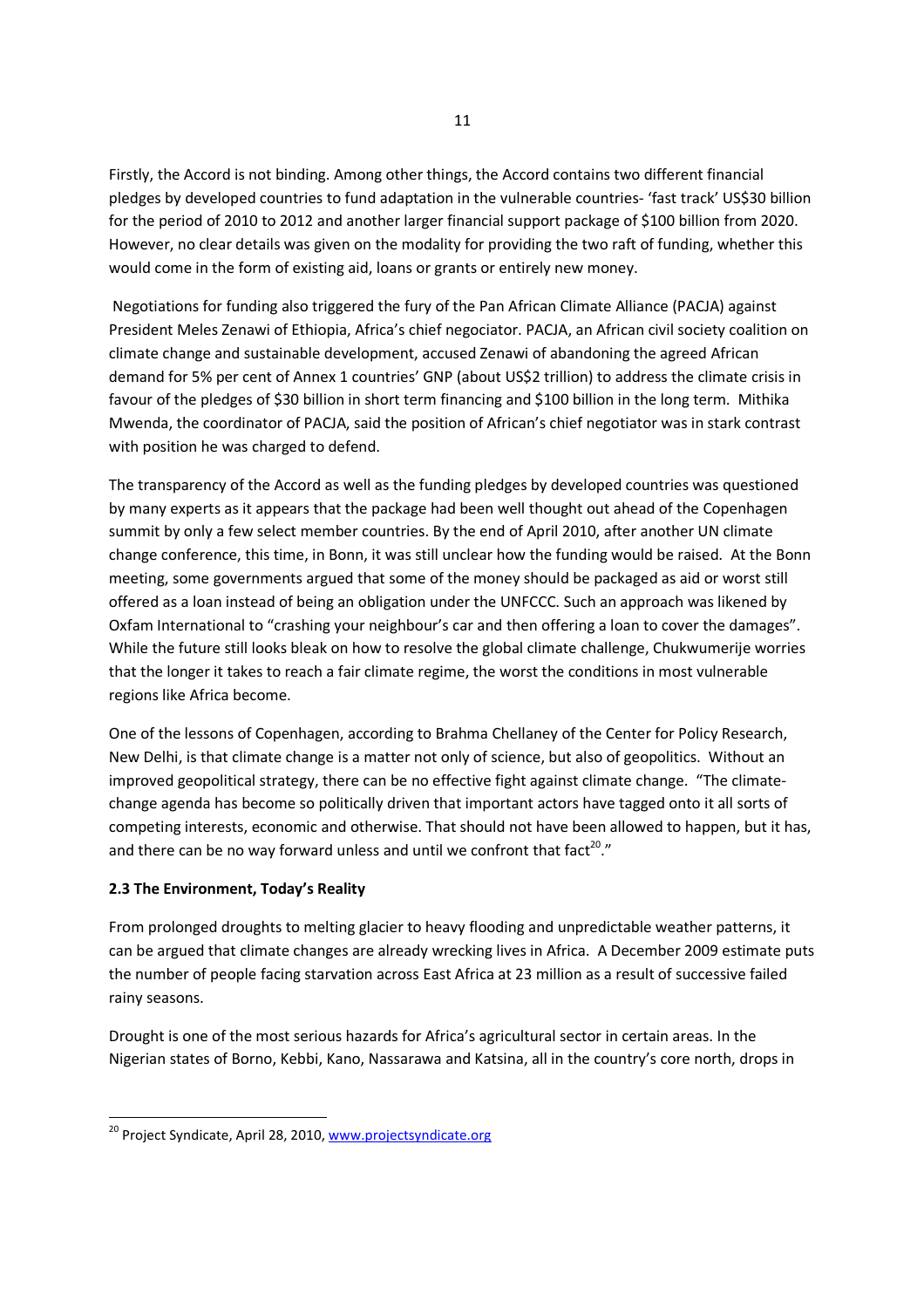crop yields have been reported in the last five years, as a result of irregular rainfall pattern<sup>21</sup>. By 2100, regions of arid and semi-arid land are expected to expand by 5-8 per cent, equivalent to 60-90 million hectares, resulting in agricultural losses of between 0.4 and 7 per cent of GDP in northern, western central and southern Africa<sup>22</sup>.

A reduction in land suitable for rain-fed agriculture and crop production is also expected by the 2080s. In southern Africa, this could lead net crop revenues to drop by as much as 90 per cent. However, climate adaptation could reduce these effects. "This issue is so crucial that it requires full cooperation because if the North does not cooperate with the South it means all of us are going to be victims. All of us are going to be losers," Raila Odinga, the Kenyan Prime Minister, said in a Nairobi conference ahead of Copenhagen<sup>23</sup>.

Basic scientific research on climate change

- Suggests a global temperature increase of  $1^0$  to 6°C (2<sup>0</sup> to 10°F) from 1990 to 2100, with warming in most of Africa expected to be even higher
- Shows that climate change will have major effects on precipitation, evapotranspiration, and runoff — and ultimately on Africa's already depleted water supply
- Predicts the net impacts of a doubling of atmospheric CO2 concentrations on Africa's agriculture as a whole are likely to be huge.
- Indicates climate change will lead to substantial sea-level rise along much of the coastline cities and towns in Africa, due mostly to thermal expansion of the oceans.

The very real possibility exists that warming over this century will jeopardize the integrity of many terrestrial ecosystems and will pose a threat to our Africa's biodiversity<sup>24</sup>.

## 2.4 Agriculture and Food Security

Agriculture, according to the International Fund for Agricultural Development (IFAD), is the main employer, job creator, and export in most African countries. Historically, agriculture has driven economic performance in Africa, generating growth that has been shown to be at least twice as effective in reducing poverty as growth in other sectors. Investment in agricultural and rural development is therefore vital to food security and sustainable economic development<sup>25</sup>.

The importance of rain-fed agriculture varies regionally, and is most significant in sub-Saharan Africa. Here, it accounts for about 96 per cent of total cropland<sup>26</sup>. In order to lift Africa out of poverty and ensure food security, a sustained effort is needed to develop Africa's agriculture and the associated

<sup>&</sup>lt;sup>21</sup> ThisDay, December 12, 2009

<sup>22</sup> IPCC Climate Assessment Report, 2007

<sup>&</sup>lt;sup>23</sup> Guardian Nigeria assessment of UNFCCC COP12, Nairobi 2006

<sup>&</sup>lt;sup>24</sup> The Science of Climate Change, Tom Wigley National, Centre for Atmospheric Research, March 17,2005 http://www.ucar.edu/news/releases/2005/change.shtml

<sup>&</sup>lt;sup>25</sup> Change Africa from Within, Kanayo Nwanze, April 2010

<sup>26</sup> Climate Mitigation in Africa, World Bank Institute, 2008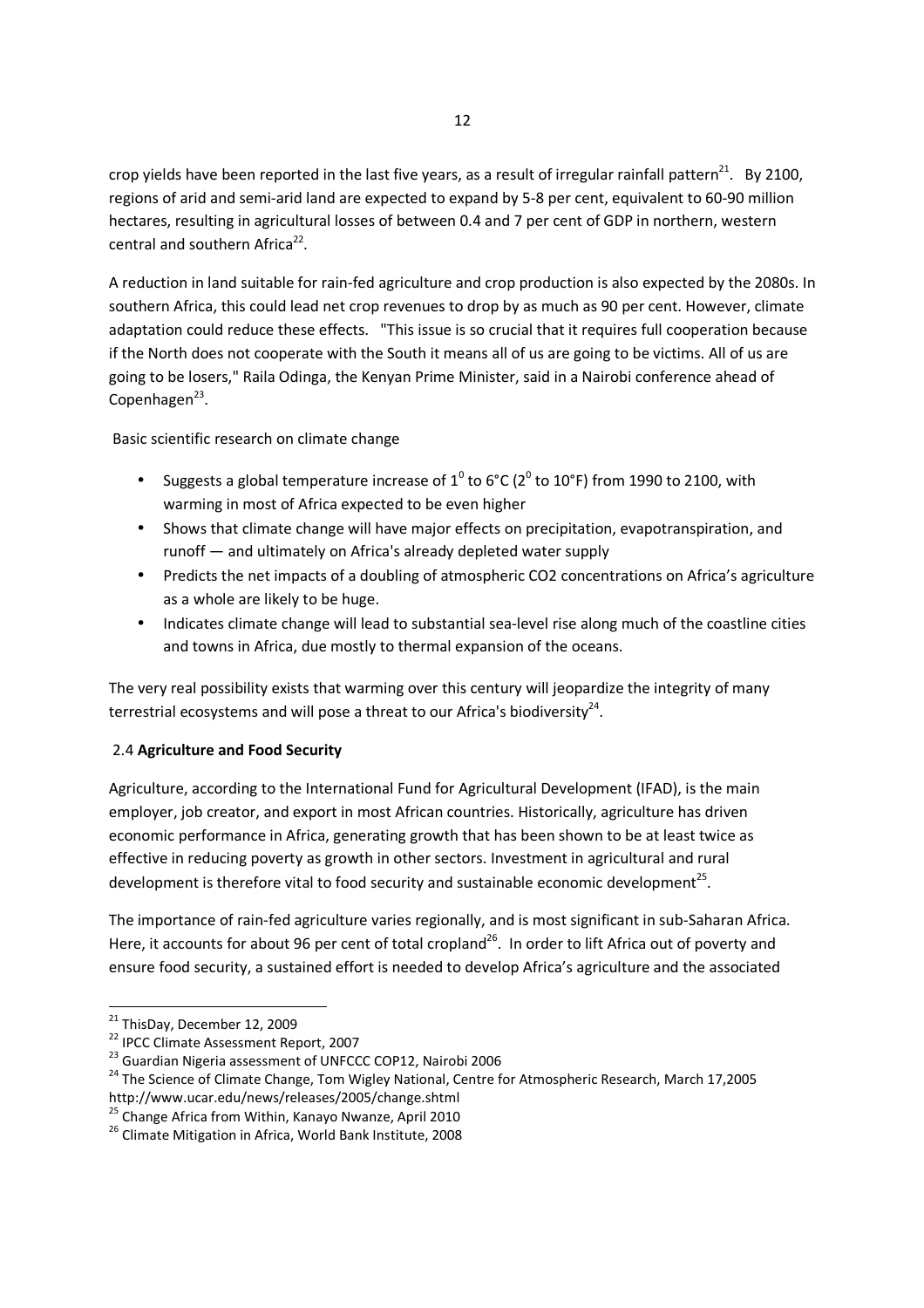infrastructures – notably roads, telecommunication, and energy – needed to unleash agricultural potential. Strengthening agriculture is one of the best investments any African country can make.

At Copenhagen, Africa, through its chief negotiator, proposed the establishment of a start-up fund of \$10 billion per annum for the three years of 2010–2012, to be used to address urgent adaptation and mitigation tasks, including forestry, and to prepare plans for more ambitious programmes in the future. The continent also demanded that 40 per cent of the start-up fund be earmarked for Africa<sup>27</sup>.

On long-term finance, the continent's position is that a \$50 billion annual fund for adaptation and mitigation is needed from 2013 and \$100 billion annually from 2020. The African Union (AU) is of the opinion that no less than 50 per cent of the fund should be allocated for adaptation to vulnerable and poor countries and regions, such as Africa and the small island states.

#### 2.5 Health and the Daily Living of Africans

Climate change presents a "global ethical challenge" as most of its health impacts will be felt in countries least able to face them and least responsible for causing them, say researchers. According to the World Health Organization estimate, human-induced climate change already causes 150,000 deaths a year<sup>28</sup>.

The two main ways that climate change affects health are: directly, through heat waves and droughts; and indirectly, by increasing the spread of infectious diseases. About 300,000 people died in a prolonged drought in the Sahel during the 1970s. Until recently the scientific community attributed that drought to the severe loss of vegetation accompanying such factors as overgrazing and overpopulation; according to this model, the reduction in vegetation meant greater reflectivity of the Earth's surface and less moisture being returned to the atmosphere, with a net drying effect. But now, scientists think that drought was driven by changes in ocean temperatures.

"The critical challenge in terms of climate change in Africa is the way that multiple stressors--such as the spread of HIV/AIDS, the effects of economic globalization, the privatization of resources, and conflict- converge with climate change," says Siri Eriksen, a senior research fellow in sociology and human geography at the University of Oslo. "It is where several stressors reinforce each other that societies become vulnerable, and impacts of climate change can be particularly severe." She cites the example of the 2002 drought-triggered famine in southern Africa, which affected millions due partly to the population's coping capacity being weakened by  $HIV/AIDS^{29}$ .

With the latest statistic of 284,000 deaths of newborns annually, Nigeria ranks number one in the region in terms of child deaths. Malaria remains the single biggest cause of death in Africa. Among the children

<sup>&</sup>lt;sup>27</sup> Africa Renewal, January 2010

 $28$  WHO world health report 2002

<sup>&</sup>lt;sup>29</sup> Environmental Health Perspective, Volume 113, Number 8, 2005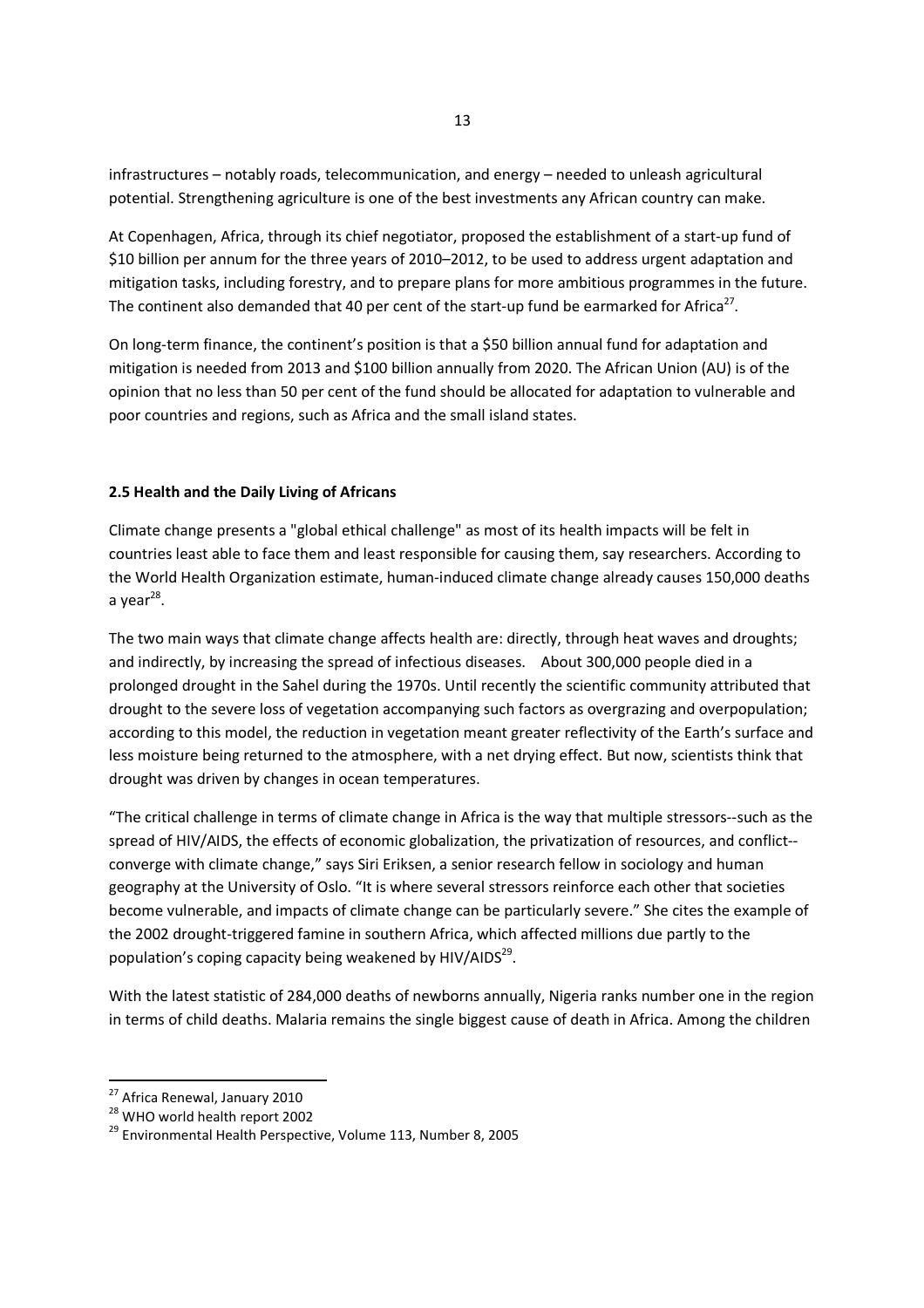that die before age 5, more than 70 per cent are killed by malaria<sup>30</sup>. South Africa has made significant gains in terms of addressing the issue of malaria but HIV/AIDS remains one of the highest killers of its citizens reversing whatever gains are made in tackling malaria. As gloomy as the health situation may already appear in Africa, scientists say the current experience may just be the tip of an iceberg compared to what the future holds if nothing is done to mitigate the rate of global warming.

According to Michael A. McGeehin of the U.S. Center for Disease Control and Prevention's Division of Environmental Hazards and Health Effects, "there are some health effects from climate change that we are comfortable in predicting. We will see an increase in the intensity, duration and frequency of heat waves around the world. We will see more severe precipitation events, both heavy rainfall and severe droughts. $31''$ 

## Is Africa Really Vulnerable?

Multiple stresses make most of Africa highly vulnerable to environmental changes, and climate change and lack of resources for resistance to its effects will only compound this vulnerability. A 2009 study on climate change conducted by the Nairobi-based International Livestock Research Institute warns that hotter weather and shifting rainfall patterns could ruin as many as one million square kilometers of marginal farmlands in sub-Saharan Africa by 2050 $32$ .

A similar study conducted by Prof. Kerry Cook of the Department of Geological Geosciences at the University of Texas, United States, expressed similar concern. "In Africa we have a special concern about abrupt climate change, because we know from the records of past climate that it's possible for climate to change abruptly in this region," noted Professor Cook $^{33}$ .

Cook's climate models predict that by the end of the 21st century, Africans will experience more hardship due to increased temperatures, droughts, and flooding. If these climate changes come abruptly, she worries that the continent will be left with little time to mitigate the impact.

African Eco-systems are very fragile and cannot absorb the shocks that climate change introduces. Most countries have no insurance, very little bank lending, no storage facility, a dysfunctional agriculture extension system, poor market assess, poor quality inputs, and poorly coordinated research system. The continent mainly relies on rain-fed agriculture which depends absolutely on weather, according to Wale Adekunle, an agricultural scientist<sup>34</sup>. Poor implementation of policies on adaptation strategies and good governance remain the key challenges that make the already complicated climate change situation in the region even messier $^{35}$ .

<sup>&</sup>lt;sup>30</sup> United Nation Children's Fund

<sup>&</sup>lt;sup>31</sup> Science of Climate Change in Africa: Impacts and Adaptation, 2009, Gordon Conway, Imperial College, London <sup>32</sup> VOA News, June 3, 2009

<sup>&</sup>lt;sup>33</sup> Earth Sky magazine, January, 2010

<sup>&</sup>lt;sup>34</sup> Wale Adekunle is an agriculturist with Forum for Agricultural Research in Africa (FARA) who was contacted through an online interview for his input.

<sup>&</sup>lt;sup>35</sup> Interview with Gloria Ujor of the Nigerian Federal Ministry of Environment, Urban and Rural Development, May 23, 2010 by e-mail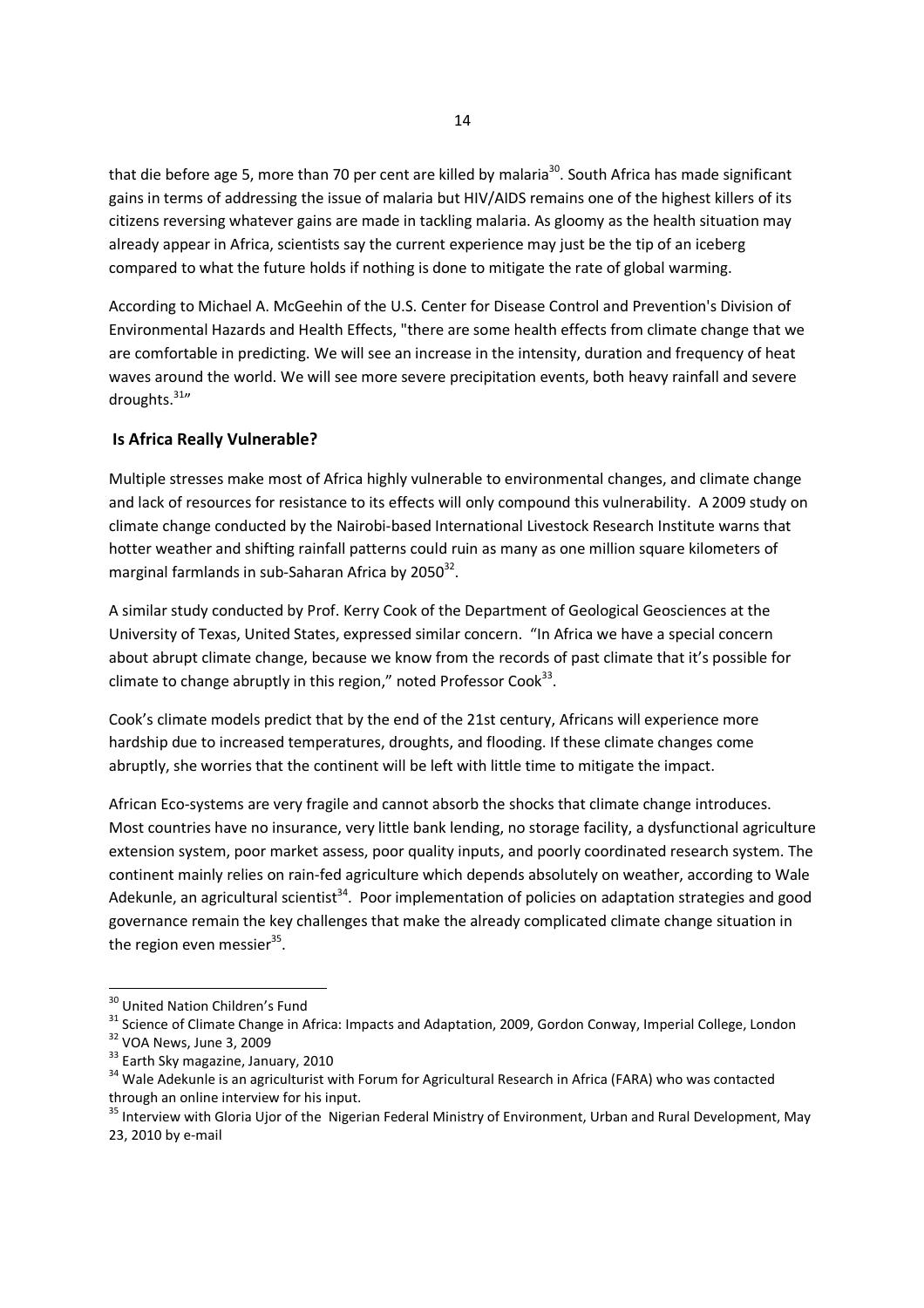#### Chapter Three

#### 3.1 Newspaper Coverage of Climate Change in Nigeria and South Africa

The media in Africa - particularly in Nigeria and South Africa, the principal countries of focus in this study - has evolved significantly in the last 100 years. At the dawn of the  $20<sup>th</sup>$  century, there was only one form of media available on the continent, that of newspapers and other printed material. The history of the Nigerian press dates back to 1859, when in Abeokuta, a city in the country's west, Henry Townsend, an Anglican missionary, released 'Iwe Iroyin fun Awon Ara Egba ati Yoruba' (The Newspaper for the Egbas and Yorubas). It was a bilingual newspaper published both in Yoruba and in English. This newspaper spearheaded the attack on slavery.<sup>36</sup> As the country grew, so did the amount and variety of forms of media. Today, in addition to print, there are radio, television, and more recently, online media.

When it comes to public policy, the media, according to James Wilson (one of the founding fathers of the United States and a major force in drafting the US constitution), is supposed to function in three roles. These roles are those of "gatekeeper, scorekeeper, and watchdog for the government."<sup>37</sup> The gatekeeper role is that of introducing or keeping a topic in the national mindset. It is this duty which gives the press its influence in the conduct of human affairs. This influence, argues Martin Walker, a British journalist and author of Powers of the Press, "is the power, by right of publication, to impose a newspaper's values and concerns upon society's attention."<sup>38</sup>

The German sociologist and political scientist, Max Weber, defined power as "the possibility of imposing one's will upon the behavior of other persons." <sup>39</sup> If this is power, then surely the media has power. Its influence on every society, democratic or autocratic, is pervasive. For good or ill, the media, through its various channels, 'imposes' its decisions, views and opinions on the rest of society. It dictates public taste. It decides what the public should know and how and when it should know it. Perhaps, this is a narrow concept of power. Perhaps, there is something much more fundamental. Perhaps, this is rather the myth about power rather than power itself. Whatever the opinion, one fact seems obvious – information, written or spoken, is a power instrument for social dynamics.

For years, daily newspapers were the major source of information about government and public issues. Government officials paid heed to the news and opinions they found on their doorsteps each morning. To do otherwise was to risk appearing ill-informed or, worse yet, accused of being out of touch. Have those days gone? According to a Guardian Nigeria editorial, "even if it is ever going to happen it will take a long time".<sup>40</sup>

<sup>&</sup>lt;sup>36</sup> Newspapers as Instruments for Building Literate Communities, Emmanuel Babalola, 2002

<sup>&</sup>lt;sup>37</sup> The Works of James Wilson. edited by Robert Green McCloskey, vol 1-2, the Belknap Press of Harvard University Press

 $38$  Newswatch magazine review of The Power of the Press, September 14, 1987

<sup>&</sup>lt;sup>39</sup>Essays in sociology, Max Weber: , 2009 edition

<sup>40</sup> BusinessDay Nigeria, December 22, 2008.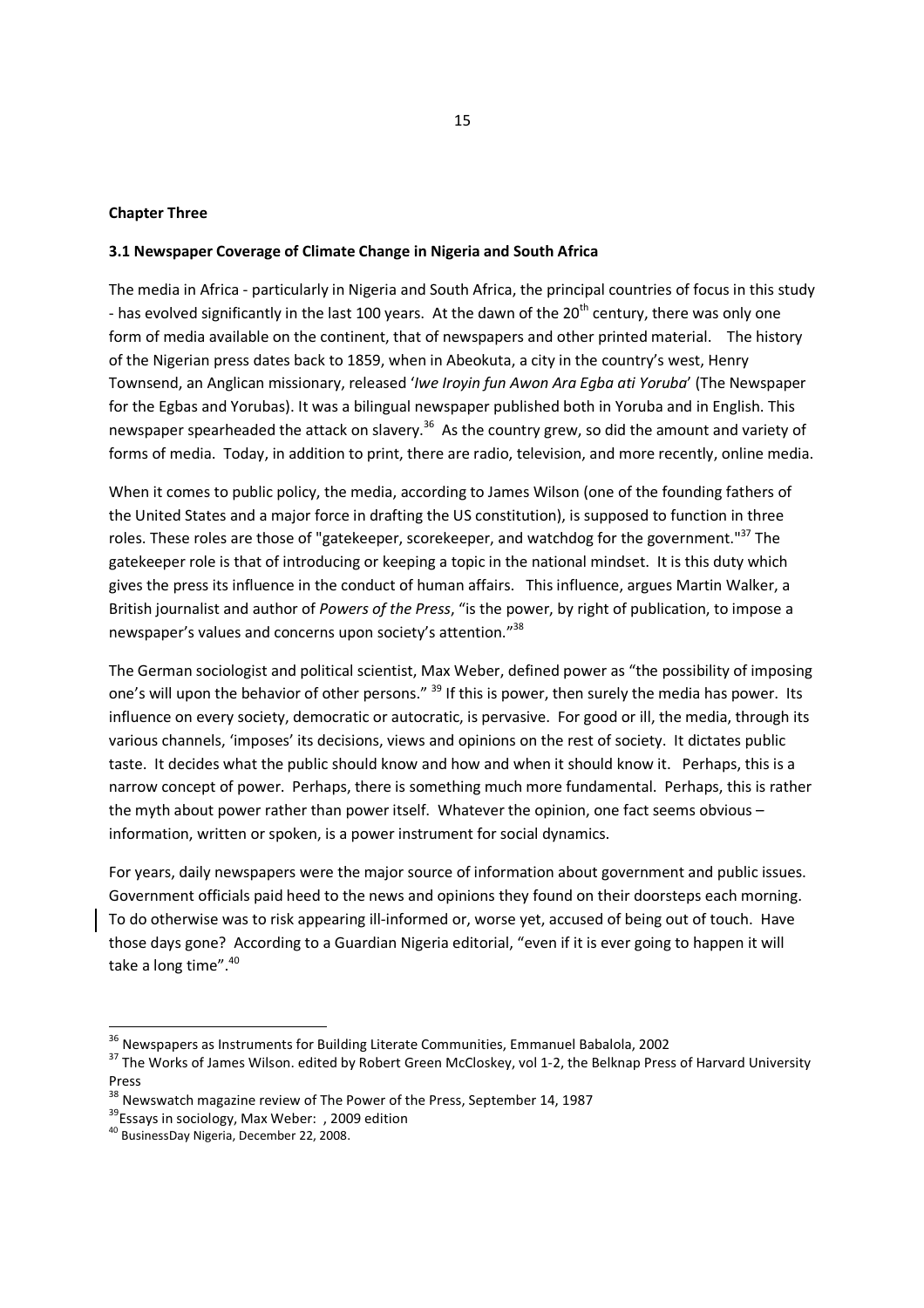How the media presents an issue goes a long way to determine how the public sees the issue and how it reacts to it. Recently climate change has become a topic of remarkable global importance particularly in the Western media. This can be found in all aspects of the media: movies (like *Inconvenient Truth*, the Oscar-winning documentary by Al Gore, former U.S Vice President)<sup>41</sup>, books, blogs, topics talk radio. newspaper editorials and others.

It is common in Africa to link the changing climate to related weather events and blame the causes on activities that take place within the confines of the local environment like pollution or deforestation by tree felling for domestic fuel. According to work by Joseph Yaro of the University of Ghana<sup>42</sup>, the word 'climate change' lacks a unifying definition in the African context. It is usually defined according to its different impacts. Local farmers define climate change as when the rain is too little or too much. Fishermen understand it as increasing high stormy weather and rough seas that disrupt fishing activities.

Globally, the media's role of setting the context and thereby shaping the way the public understands issues like those of climate change science, the politics of it, its impact and the need for action, dates as far back as the 1930s when it was mentioned in an article published in New York Times that "the earth must be inevitably changing its aspect and its climate"<sup>43</sup>. The coverage has since grown, particularly in the last two decades. But according to Allan Bell<sup>44</sup> there remains a considerable mismatch between the media reporting of this fundamentally scientific information, its impact and public understanding of what is communicated.

The quantity of climate change coverage in African media is disproportionate to level of threat it poses to the continent.<sup>45</sup> A report released by BBC World Service Trust aptly captured its findings on public understanding of climate change in Africa under the title 'Least responsible, most affected, least informed'.<sup>46</sup> "African citizens are at humanity's climate change frontline, yet they are also among the least informed about human-induced global climate change, its causes and its consequences," the report stated.

Broader public understanding of a range of climate change issues is required if Africa is to respond and adapt to climate change. Better public understanding will also be necessary to enable those most affected by climate change to communicate their perspectives and experiences to those most responsible for causing it. As the BBC report further stated, the information flow on climate change in Africa to date has principally been from the rest of the world to Africa. "It needs to be replaced by a sustained dialogue and two-way flow of information that empowers African citizens and ensures publics and politicians in countries mainly responsible for causing climate change are better informed of African realities and perspectives," it advises.

<sup>&</sup>lt;sup>41</sup> http://www.climatecrisis.net/

<sup>&</sup>lt;sup>42</sup> Stakeholders on Climate Change: North & South Perspectives, Cere 21, Joseph Yaro; University of Ghana, 2009, Cere21 http://www.ceres21.org/media/UserMedia/Ceres21%20Stakeholders%20on%20Climate%20Change%2014%20des.pdf-<sup>43</sup> Media Coverage of Climate Change: Current Trend, Strengths, Weakness M. T Boykoff and J.T Roberts 2008.

<sup>44</sup> Climate of Opinion: Public and Media Discourse on the Global Environment, Allen Bell, Discourse& Society , Vol. 5, 1994 <sup>45</sup> Media Coverage of Climate Change in Non-industrialized countries, Mike Shanahan, 2009

www.iied.org/pubs/pdfs/G02512.pdf

<sup>46</sup> BBC World Service Trust Public Briefing #3, October 2009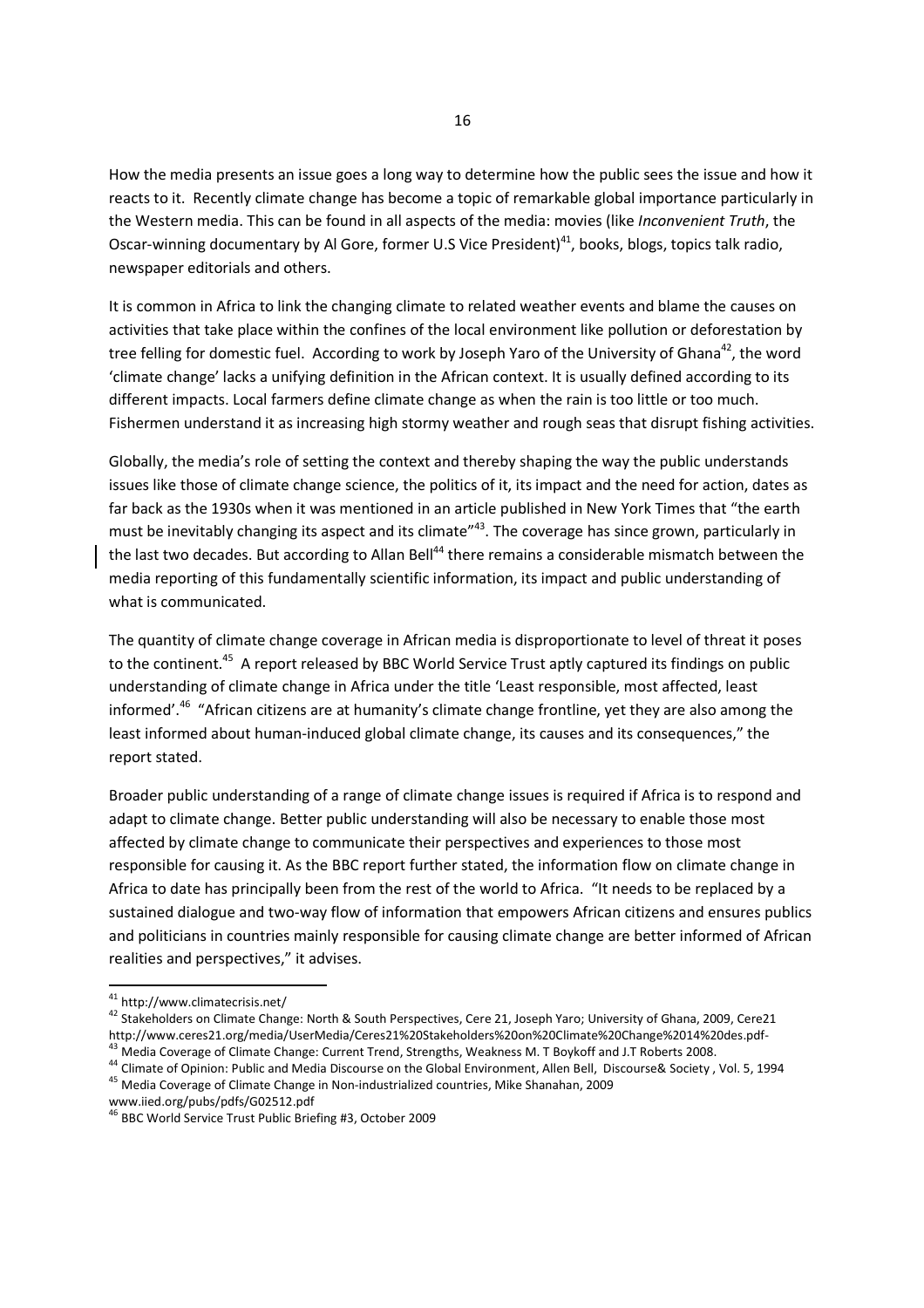Indeed, more concerted, better organized and researched information and communication efforts will be essential if African citizens are to have the capacity and opportunity to respond effectively to impact of climate change. This chapter takes a look at how climate change is reported in four African newspapers, examining the quantity of coverage, what is reported and the factors that are shaping the trend of coverage.

## 3.2 Media Selection, Country Cases and Analytical Presentations

As mentioned in previous chapters, the main media examined in this study were those of the Nigeria and South Africa. They were chosen for two major reasons:

 1) In addition to the large size and strength of their economies, both countries have the most robust media in Africa. 2) In the 2008 UNDP Human Development Report the two countries were identified among the countries that will be hard hit by the impact of climate change. Specifically, the report projects that Lagos and Cape Town, two very important coastal cities in these countries, could be inundated by 2080 if measures are not taken.

In Nigeria, the national newspapers selected were the Guardian and Vanguard, two widely circulating dailies. Both newspapers have their head offices in Lagos, with outstations in the six geopolitical zones of the country.

Vanguard is a national daily published in English. It has a circulation of 20,000 in Lagos and 12,000 copies in Abuja, the capital of Nigeria. Within the six geopolitical zones in Nigeria, the paper circulates 15,000 copies in the South-West, 25,000 South-South, 15,000 copies South-East, 18,000 copies North Central, 7,500 copies North-East and 7,500 copies North-West which amounts to total of 120,000 copies in all with a print run of 130,000 copies daily.<sup>47</sup> The Guardian, fondly described by some of its alumni as 'the flagship of modern newspaper journalism in Nigeria' circulates between 120,000 and 140,000 daily. The newspaper targets A and B class groups (high and middle income groups)

The Star, very much like The Guardian, covers the elites of South Africa, targeting upper and middle class income earners. Readership and circulation are 840,000 and 168,268 respectively. 32.5 per cent of the readers are within LSM 9 and LSM 10 (where LSM=living Standard Measure), 48 per cent are within LSM 6 to 8 and another 19.5 per cent readers fall within 1 to 5 LSM (LSM 10 and LSM 1 stands for highest and lowest Living standard respectively)<sup>48</sup>. The Mail & Guardian is a weekly newspaper. Its circulation ranges between 25,000 and 40,000 per edition. It also operates a good functional online version.

It should be noted here also, that, at the tail end of the analysis of Nigerian and South African media, are results from a separate half year content analysis using four Ghanaian newspapers- Daily Graphic, Daily Guide, The Ghanaian Times and Business & Financial Times (October 2008 to March 2009). These have been included to serve as a lens with which to capture typical coverage trends in a sub-Saharan African country with a smaller population and economy than Africa's giants, Nigeria and South Africa.

<sup>47</sup> - http://www.vanguardngr.com/about/

<sup>48</sup> http://www.thestar.co.za/index.php?fSectionId=2498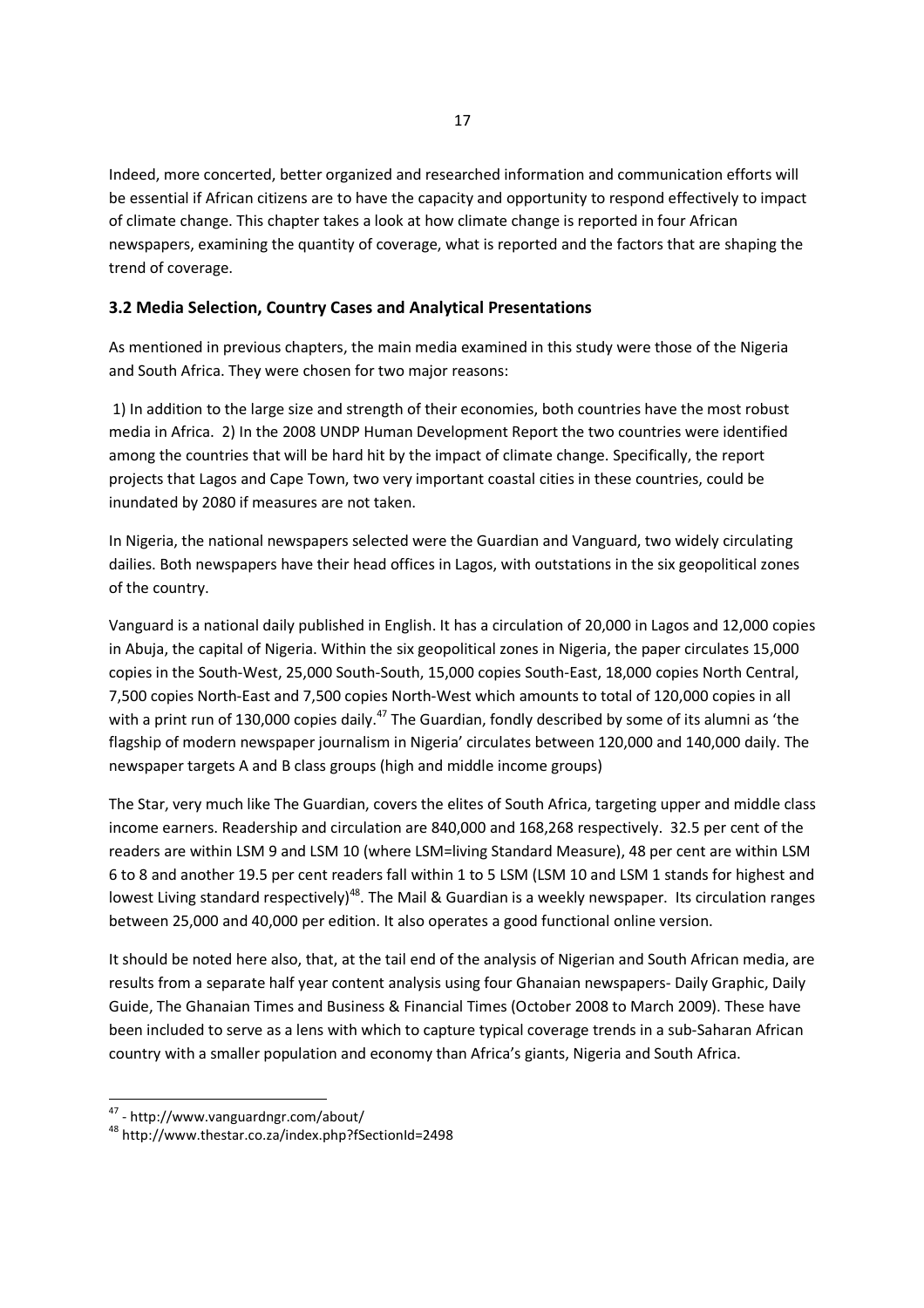#### Period Selected

This study looked at the coverage during two separate first quarters- January to March 2009 and January to March 2010. As December 2009 was the month that the United Nations Copenhagen climate change conference was held in Copenhagen, the choice of these two periods was made, among other things, to compare these newspapers' reportage in the months ahead of the Copenhagen conference with their reportage in months immediately afterward.

#### Method of Data Collection

The research was based on a primary set of data generated from internet picks of online versions of the climate change stories in each of the newspapers and organized through content analysis. Only articles that discussed climate change and reflected that in their headlines were considered. Articles with focus on a other related environmental issues, such as, e-waste or the food crisis but which made a brief reference only to climate change, were not considered. There are some limitations associated with this research. Some of the newspapers' archives were not well structured, so there was the possibility that some articles that ought to have been included were omitted. Also, in both countries, and especially in Nigeria, more people tend to consume their news through television or radio hence broadcast media would have been more appropriate for the study. But collecting data on broadcast coverage would have been very difficult to track down given the limited time for completion of this study.

#### 3.3 Results from Nigerian Media

#### Quantity of Coverage

At the end of first quarter of 2009, The Guardian had a total of 28 articles on climate change and 21 articles within the same period in 2010. Vanguard had 13 and 17 articles during the two periods respectively. In six months (i.e. the two quarters combined), The Guardian published a total of 49 articles and Vanguard 30 articles. The months with the largest coverage in The Guardian were in March 2009 (15 articles) and January 2010 (9 articles). For Vanguard, the month of March marked the peak of its coverage during the two quarters (7 and 11 articles respectively).

Both newspapers published an average of 64 pages per day, 3 articles per page (in The Guardian) and 58 pages per day, 5 articles per page (in Vanguard). So, out of 35,721 articles published by The Guardian, during the two 3-month period, only 0.14 per cent focused specifically on climate change and 0.05 per cent in Vanguard out of 50,220 articles. In six months, the two newspapers together published 79 climate change stories out of 86, 760 articles, and equivalent of 0.19 per cent (see table 1)

| Name of           | Total   | Average     | Total       | Total in | Total in six | Number of | Total      |
|-------------------|---------|-------------|-------------|----------|--------------|-----------|------------|
| <b>Newspapers</b> | average | number of   | average     | a        | months       | climate   | percentage |
|                   | pages   | stories per | stories per |          |              | change    | climate    |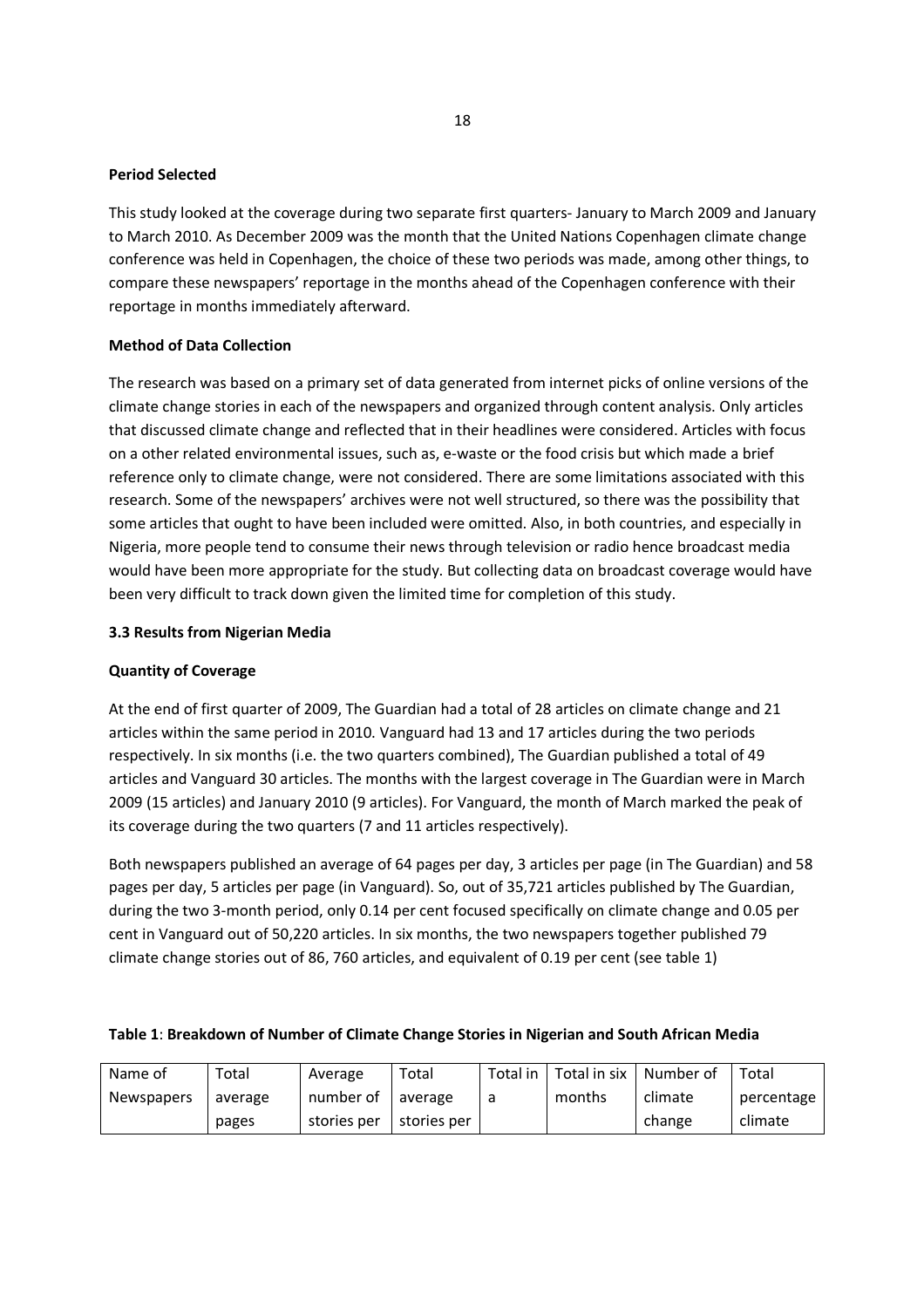|                  | published | page           | day | month |         | stories     | change   |
|------------------|-----------|----------------|-----|-------|---------|-------------|----------|
|                  | per day   |                |     |       |         | published   | coverage |
|                  |           |                |     |       |         | in six      | in six   |
|                  |           |                |     |       |         | months      | months   |
| The              | 64        | 3              | 192 | 5,760 | 34,560  | 49(28, 21)  | 0.14     |
| Guardian         |           |                |     |       |         |             |          |
| Vanguard         | 58        | 5              | 290 | 8700  | 52, 200 | 30(13,17)   | 0.05     |
| Nigeria Total    | 113       | 8              | 383 | 1570  | 86,760  | 79          | 0.091    |
| S.A Media        |           |                |     |       |         |             |          |
| <b>M &amp; G</b> | 50        | 3              | 150 | 600   | 3,600   | 85 (23, 63) | 0.3      |
| The Star         | 35        | $\overline{4}$ | 140 | 4200  | 25,200  | 21(2, 19)   | 0.58     |
| S.A. Total       | 85        | $\overline{7}$ | 190 | 4800  | 28,800  | 96          | 0.33     |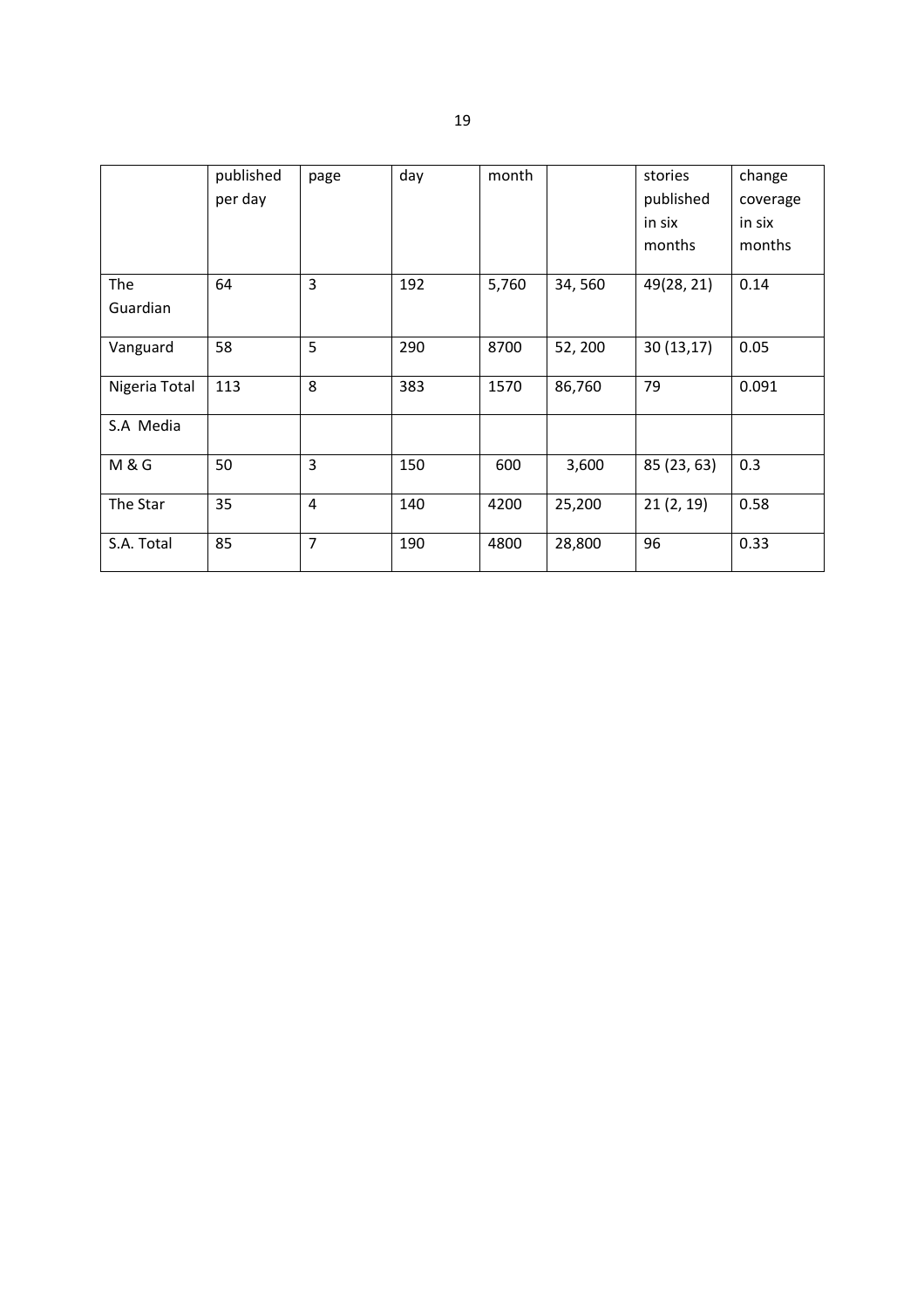

Chart 1: Quantity of Coverage in The Guardian & Vanguard

Chart 2: Topics Driving the Coverage of Climate Change in Nigerian Media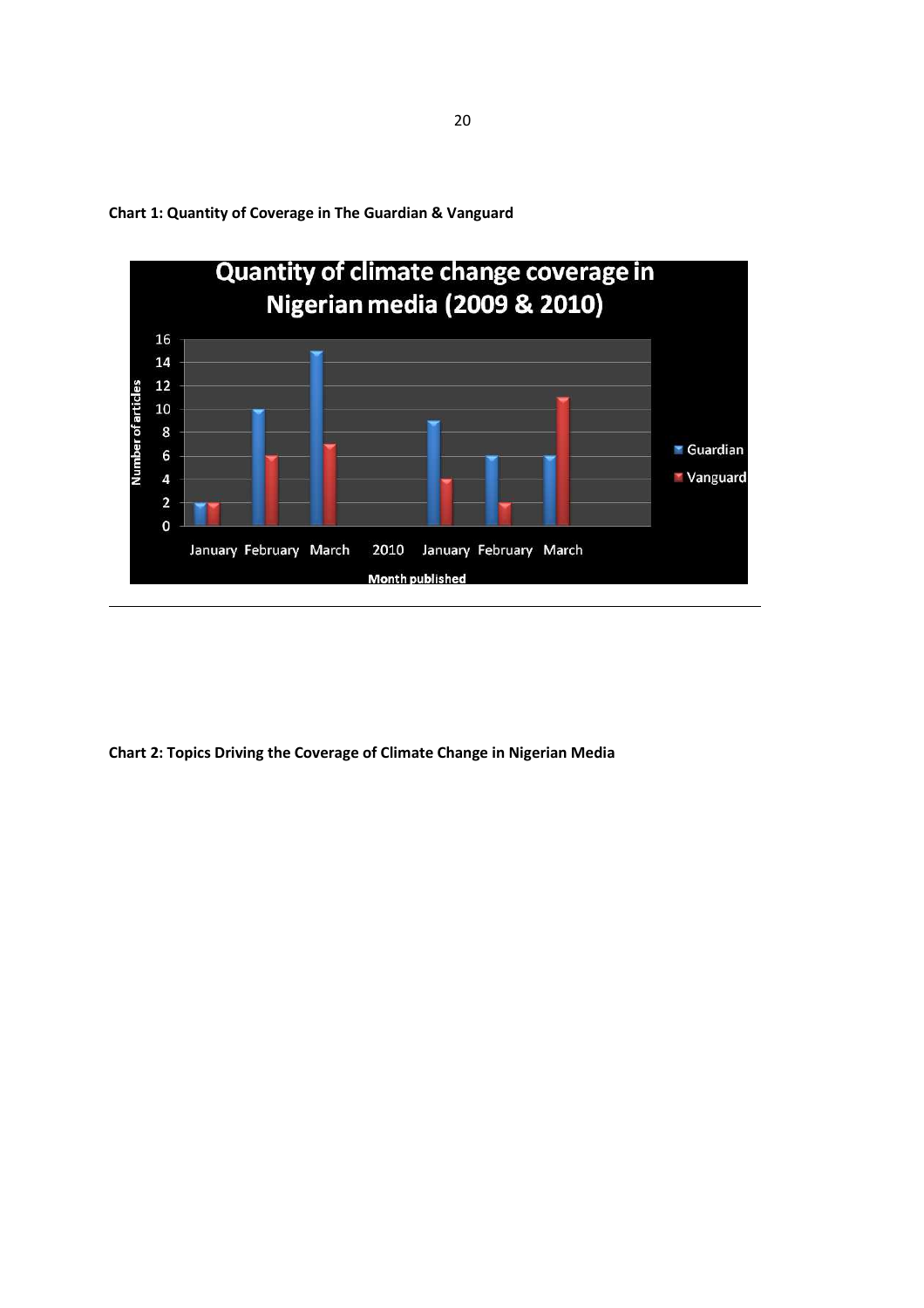

About 65 per cent of climate change articles in The Guardian dealt with international scenarios and gave little or no Nigerian context. The December 2009 United Nations conference accounted for 18 per cent of the total number of articles, whilst 21 per cent were based on scientific reports from various institutions like the Centre for International Climate and Environmental Research, Oslo (CICERO) and non-governmental organizations (NGOs) like WWF. Other international events like G8 and a major UN Environmental Programme (UNEP) meeting in Kenya in February, 2009 were behind by 11 per cent. Event held by NGOs and religious groups lead to a 5 per cent growth in coverage, business organisations (5 per cent), and local events (8 per cent). Stories with a human angle accounted for only 2 per cent of the coverage. The Guardian also reported on these issues but took the majority of other climate change stories from the foreign media.

#### Chart 3: What drives coverage in Vanguard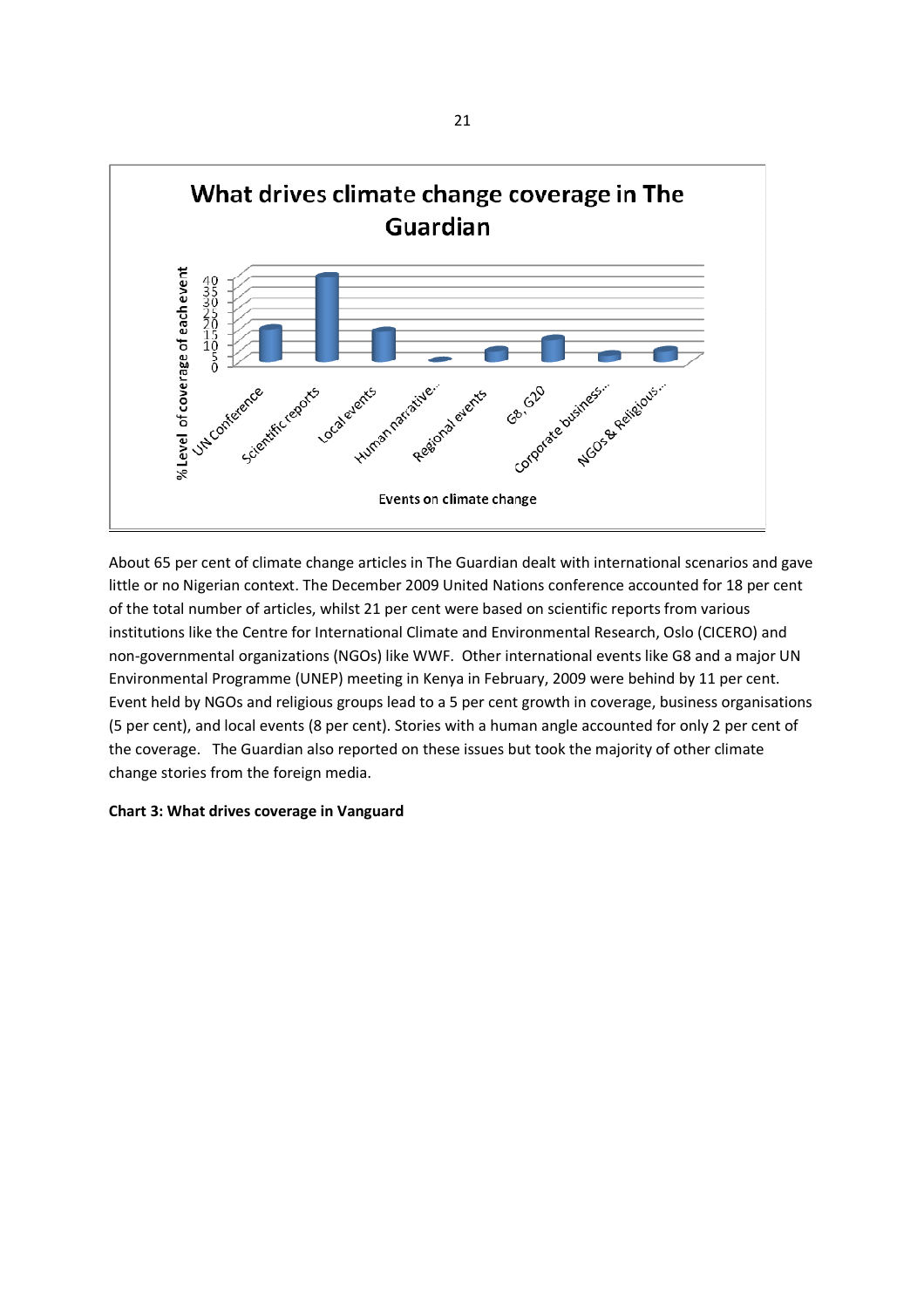

Vanguard had fewer stories during the same period but coverage in the newspaper was shaped more by domestic events organised either by the Nigerian government or by Nigerian climate change campaign groups. About 42 per cent of articles were tied to such events. Narrative stories and interviews initiated by reporters accounted for 13 per cent of coverage, the United Nations conference at the Copenhagen (13 per cent), and scientific reports in climate change (9 per cent), and regional events (6 per cent). Other international conferences contributed to 7 per cent and 6 per cent of coverage respectively. Workshops by business organisations and NGOs also accounted for 6 per cent each (see Chart 2 and 3 above). Unlike The Guardian, coverage in Vanguard was largely dominated by domestically driven climate change events. This may provide the explanation why the curve of graphs for the coverage trend in these newspapers showed a different shape compared to that of South African newspapers (see Chart 4 below)

Chart 4: The Trend of Climate Change Coverage in Nigerian Media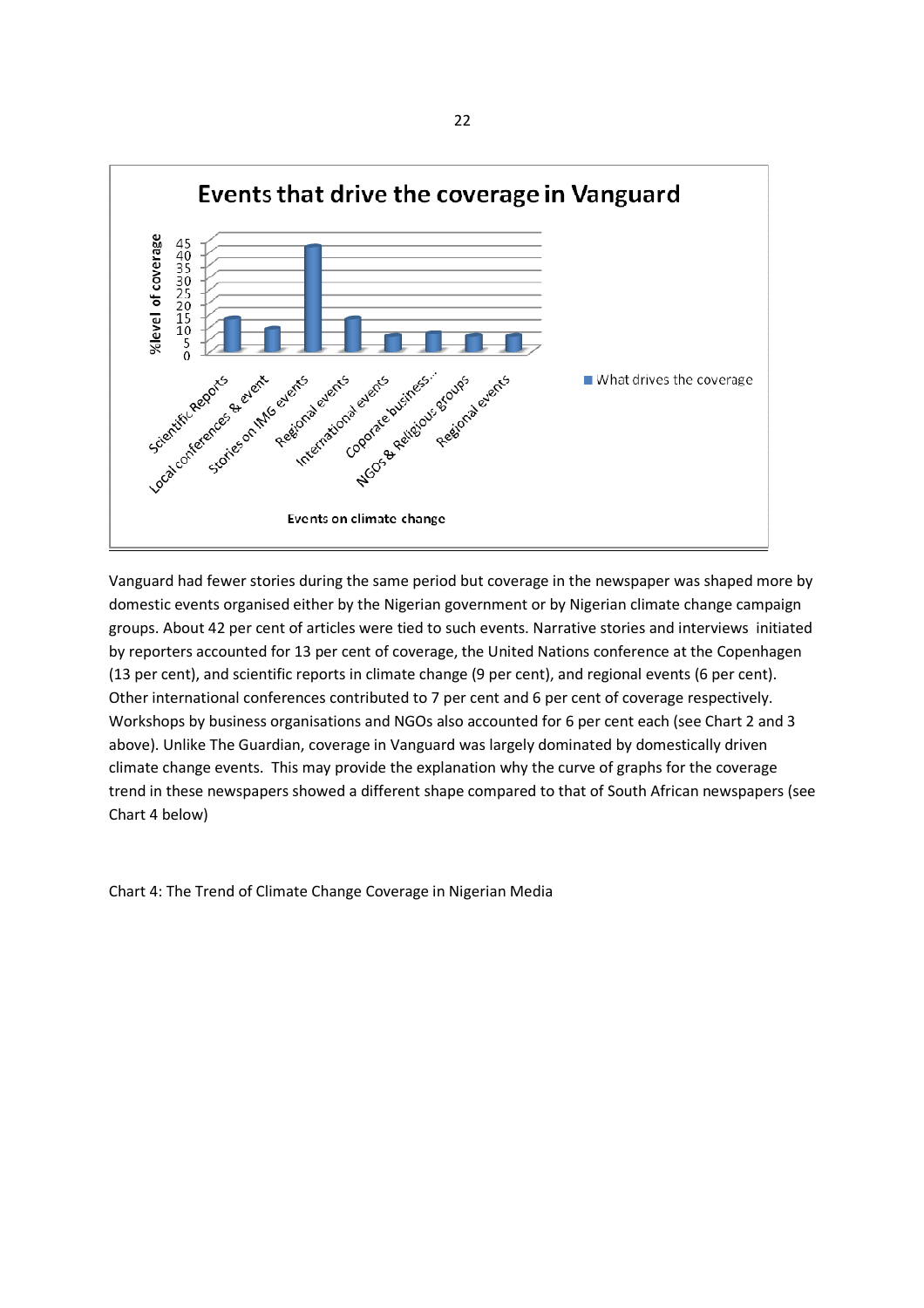

Chart 5: How Climate Change Articles were framed in Nigerian Media

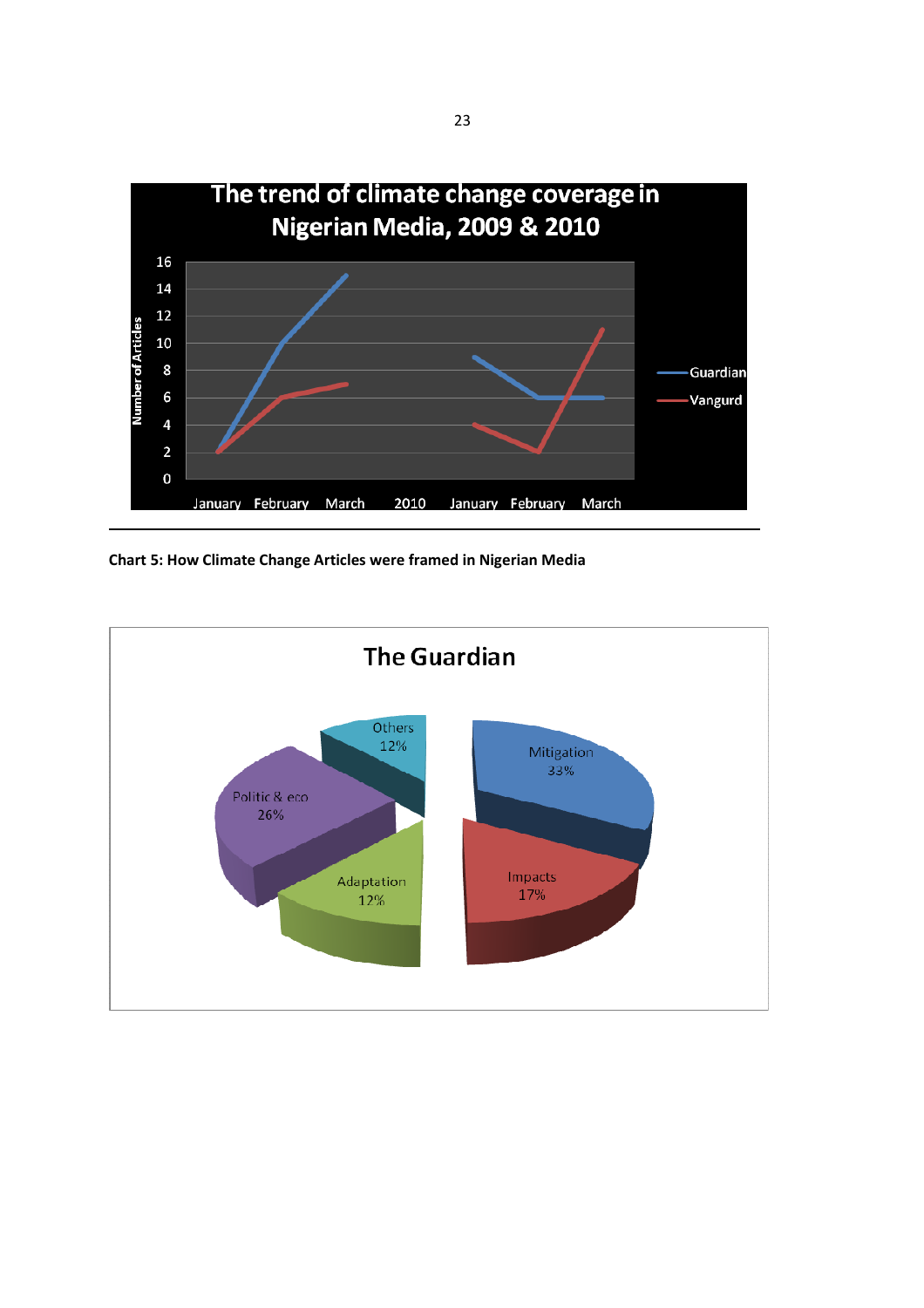Framing, according to Goffman<sup>49</sup>, is the process whereby some parts of information about a subject of matter for a discourse get highlighted and made more memorable for the audience. Within the total 64 articles in the two Nigerian newspapers which were tied to various climate change reports, events and interests of the reporters most concentrated on politics and science. The science framing was usually highlighted in the stories about impacts and emission mitigation. In The Guardian 39 per cent of the articles framed climate change as a political issue while 34 per cent and 17 per cent concentrated on emissions reduction and impacts respectively. The adaptation context was quite minimal constituting less than 10 per cent of what was covered.



In Vanguard, as mentioned earlier, because of the greater attention given to the local issues, stories revolving around the local impacts of a changing climate accounted for 32 per cent of the articles; 18 per cent and 14 per cent centered on mitigation and adaptation respectively. Politics still got significant attention in terms of framing, accounting for 24 per cent. In both newspapers, negligible attention was given to controversies around the leaked emails from the University of East Anglia (UEA) and reports of the IPCC (the so- called 'Climategate' and 'Himalayagate.

## 3.4 Results from the South African Media

The two newspapers from South Africa published 0.88 per cent of the 28,800stories in the six months period analysed about climate change. In 2009, the quantity of climate change coverage in The Star newspaper stood at 7, 8, and 8 articles for January, February and March respectively. In 2010, during the same months, the coverage stood at 19, 18 and 27 articles. In all, this represents a near doubling in the number of articles compared to first quarter of 2009. As anticipated, the coverage in this period was

<sup>&</sup>lt;sup>49</sup>The Framing Analysis, Goffman E. (1974)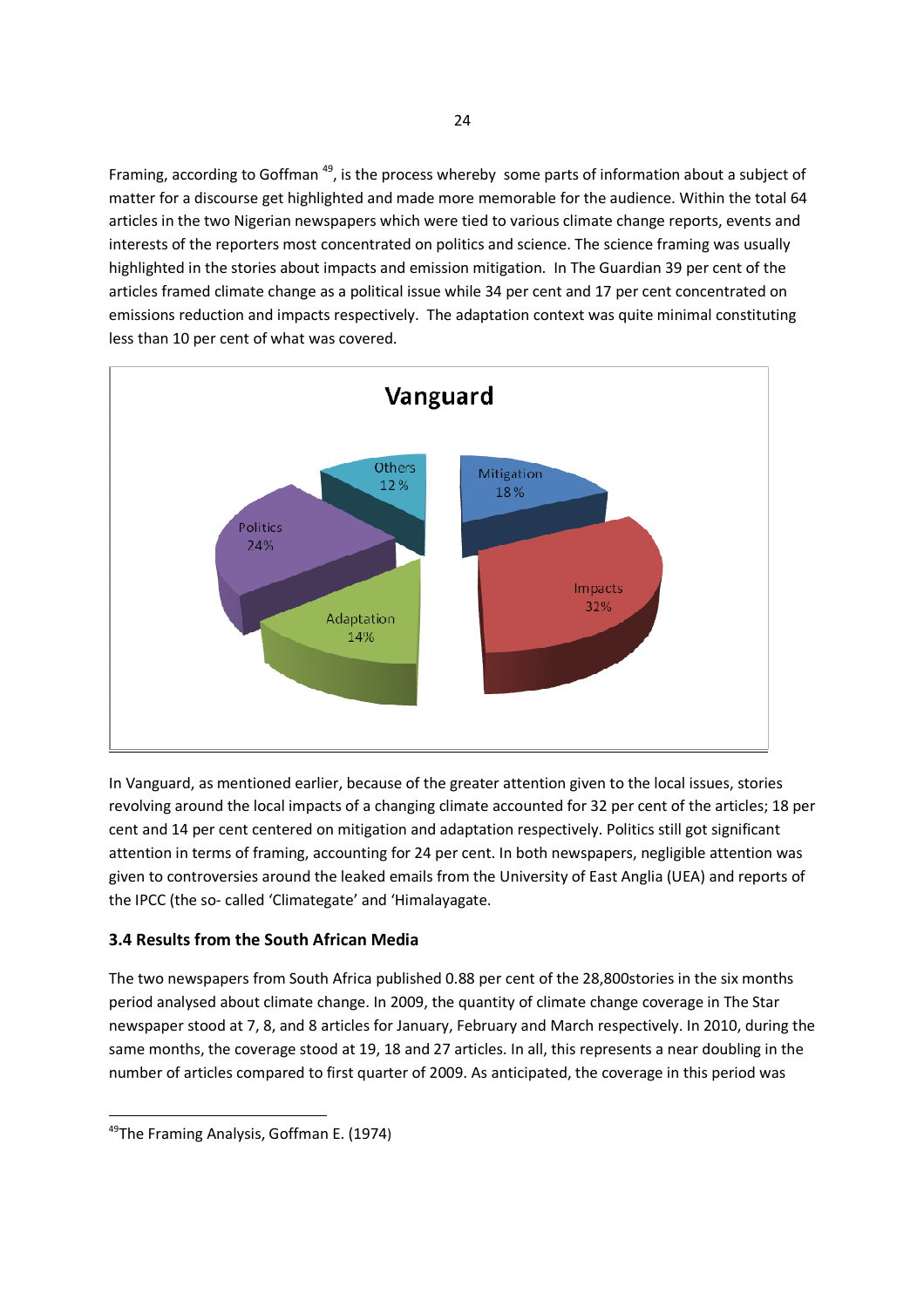dominated by stories from Copenhagen. The Mail & Guardian had only 2 articles (in March) in 2009. But in 2010, boosted by Cop15, the newspaper recorded a total of 19 articles on climate change which is a huge increase against 2009, though still a very low coverage overall (see Chart 7 below).



Chart 6: The Quantity of Climate Change Coverage in South Africa Media, January to March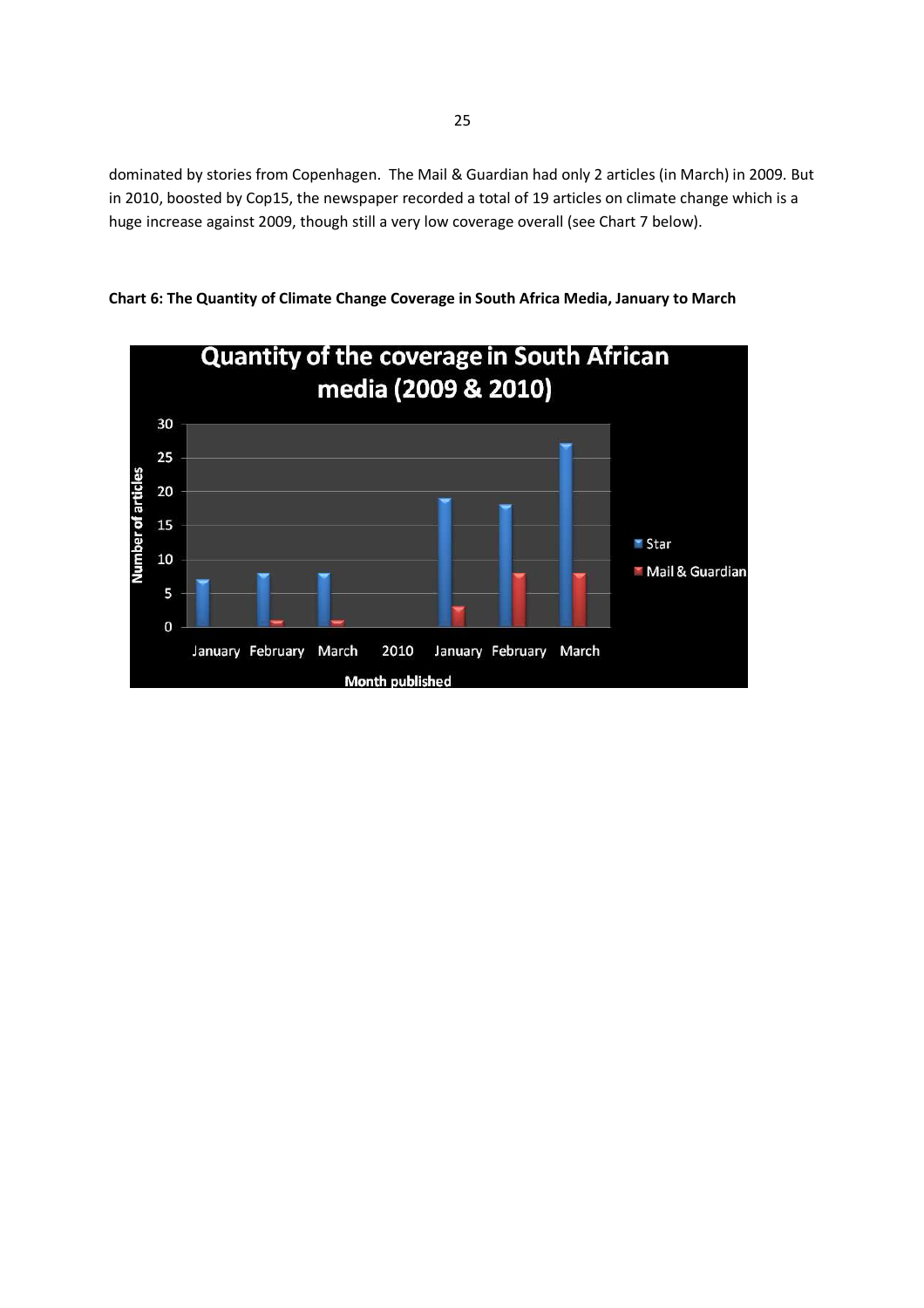

Chart 7: Sources of Climate Change Stories in South African Media.

Similar to the sources of the climate change articles in the Mail & Guardian, the majority of the articles in The Star were tied to the international events and taken mainly from the Reuters news agency. Many such stories were about climate change impacts outside South Africa e.g in Australia. 23 per cent of the reportage was about international conferences other than the COP15 conference. Scientists' reports accounted for 21 per cent, the December 2009 UN conference determined 15 per cent of the articles. Earth Hour (a global event organized by World Wide Fund for Nature (WWF) and is held on last Saturday of March annually, accounted for 10 per cent. The Himalayan glacier controversy and the furor over leaked IPCC emails from the University of East Anglia were covered more in The Star. It contributed to a 5 per cent increase in the number of climate change articles. Speculation about the South African Minister of Environment, Marthinus van Schalkwyk, becoming the successor to the retiring UN climate change chief, Yvo de Boer, made climate change a regular item in headlines in March 2010, with stories about the challenges that come with the job dominating news reports, rather than the issues of climate change.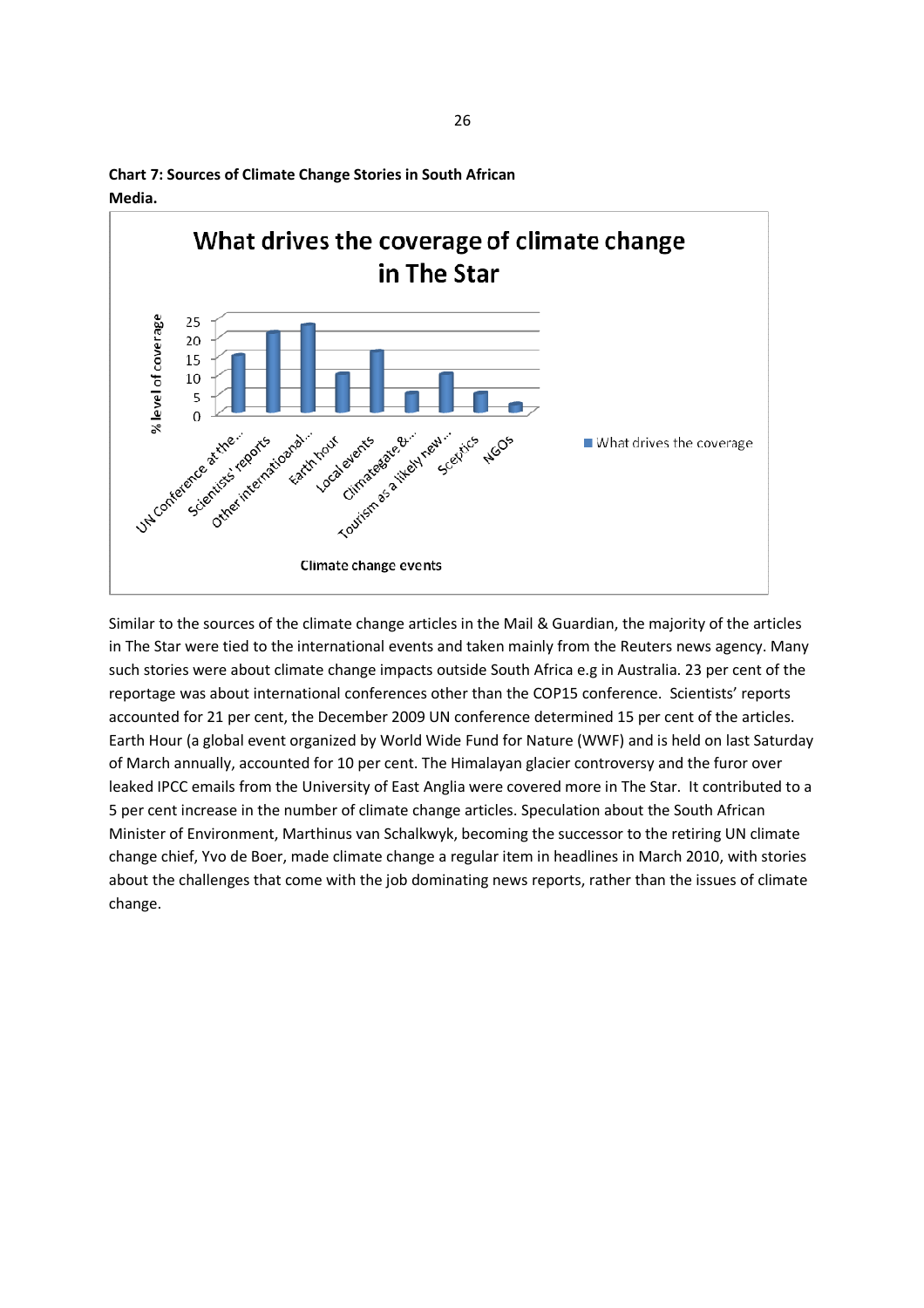

More than 70 per cent of the Mail & Guardian articles were tied to international events with neither a South African nor an African background. 18 per cent of the stories were generated from the Copenhagen conference, 10 per cent were from other international events. Scientists' reports drove the 16 per cent of the coverage, 'Climategate' and 'Himalayagate' 16 per cent of the coverage, Earth Hour 10 per cent. Regional climate issues like stories on Egypt's Nile Delta attracted 6 per cent of coverage, local events-16 per cent. Stories and interviews originated by reporters accounted for 6 per cent of the coverage.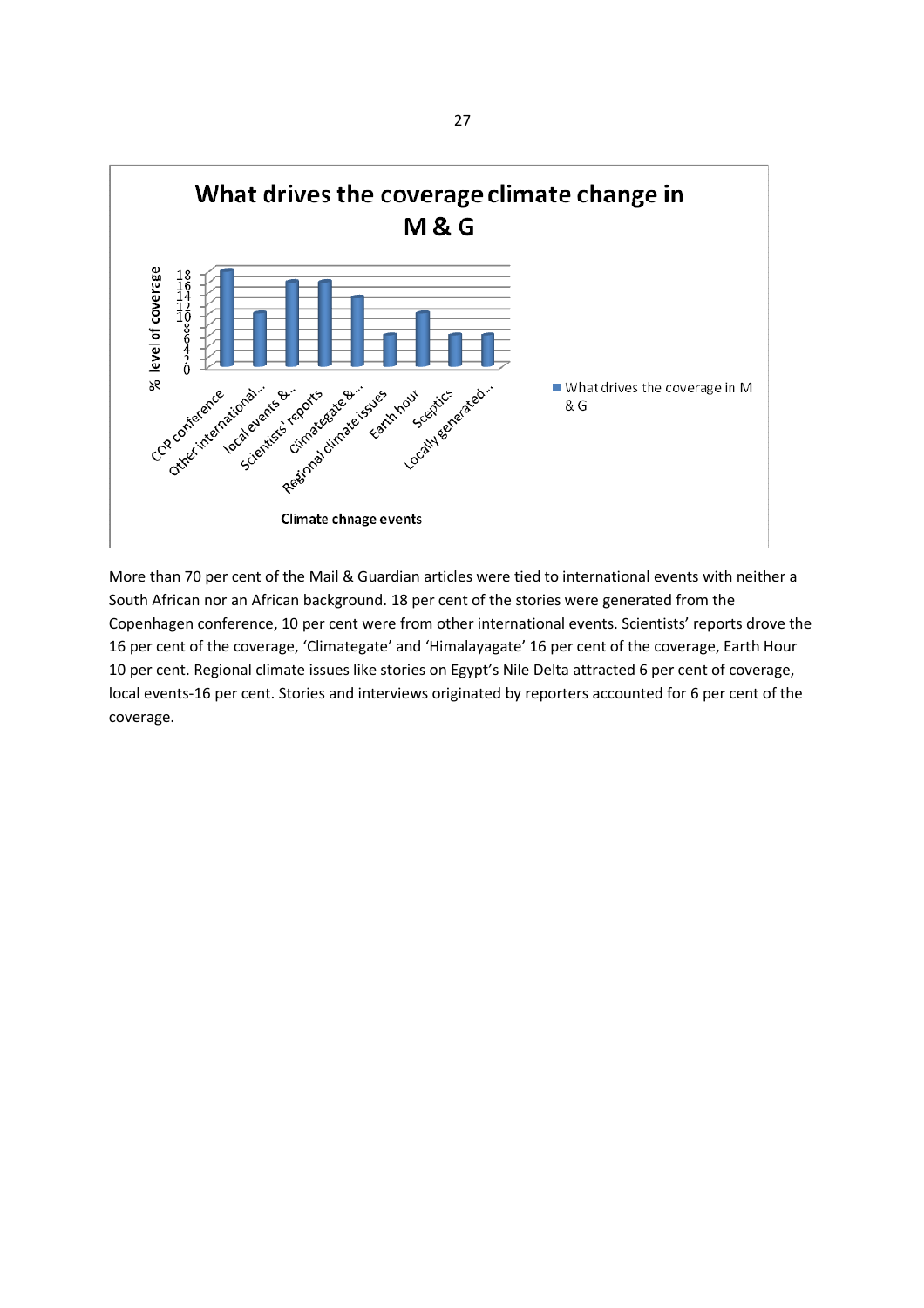

Chart 8: The trend of Coverage in South Africa

Media





In the Mail & Guardian, 34 per cent of the stories presented climate change as a political issue, whilst mitigation accounted for 24 per cent. Reports on adaptation mechanisms represented 16 per cent of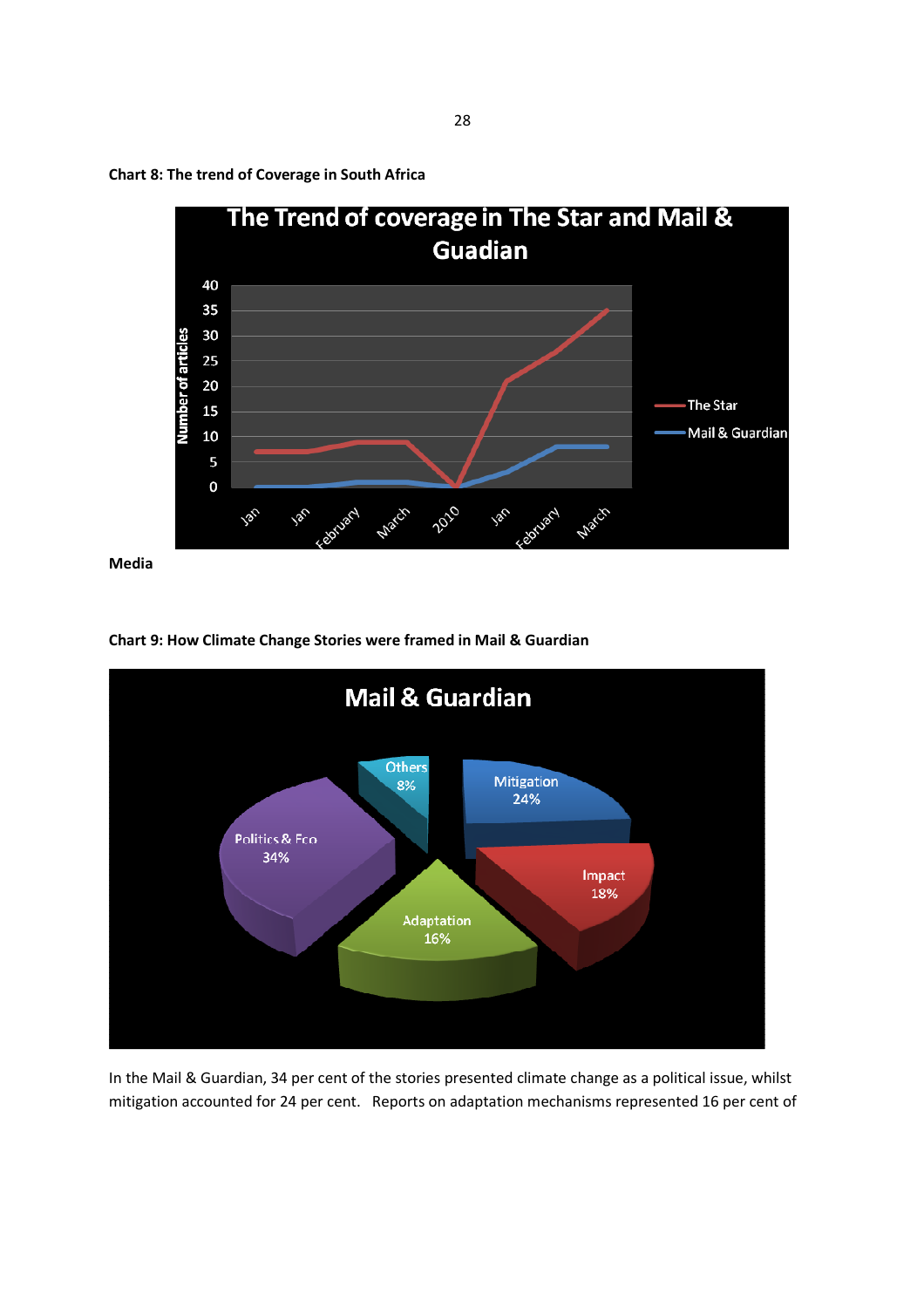the coverage, while those on the impact of climate change 18 per cent. 8 per cent of the articles placed more emphasis on other aspects of climate change (see chart 10 above)



Chart 10: How Climate Change Stories Were Framed in The Star

 In The Star, 41 per cent and 30 per cent of the stores focused on politics and mitigation respectively. 13 per cent centered on impact. Adaptation received marginal attention- only 10 per cent while 6 per cent centered on other issues such as gender (see chart 11 above)

 In terms of the quantity of coverage, the two South African newspapers studied recorded a higher number of articles than their Nigerian counterparts with the Star being the leader in this respect. Overall, the extent of coverage in both countries was very low. The news framing was virtually uniform in all the newspapers, making political and scientific aspects of climate change more salient in the information contained in all the articles. There was a marginal increase in the quantity of coverage in the first quarter of 2010 compared to that 2009 but the relevance of what is communicated to an average rural farmer who is most vulnerable to impact of global warming was barely mentioned.

 The framing of the news sometimes depicts the issue of climate change as a concern only for the elites and those in government. The dominance of international framing in the newspapers used here, with little human angle to the stories, reflects similar results in studies done in this area by other researchers. One example is work by Carolyn Marie Cramer on the South African media<sup>50</sup>. Cramer examined media coverage of climate change from January 2005 to December 2005 in three daily newspapers from the Western region of South Africa (the Cape Times, the Cape Argus and Die Burger). The three newspapers

<sup>&</sup>lt;sup>50</sup>Framing of Climate Change in Three Daily Newspapers in the Western Cape Province of South Africa, Carolyn Marie Cramer, March 2008.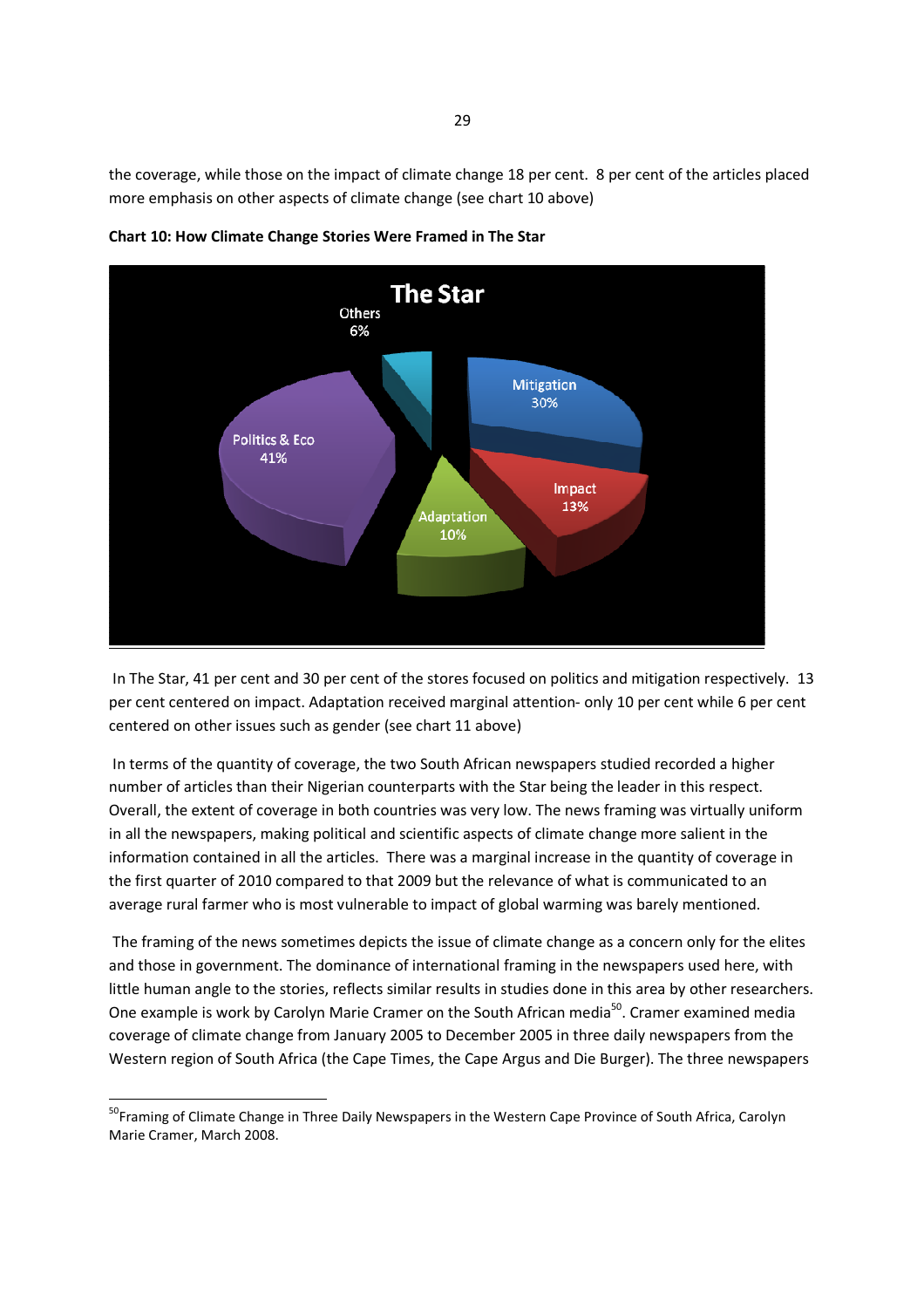published 507 articles in all. Out of the 507 stories, more than 45 per cent had no South African or African context. Human interest stories accounted for only 10 per cent of the articles.

#### 3.5 Results from the Ghanaian Media

This study also looked at four Ghanaian newspapers (Daily Graphic, Daily Guide, Ghanaian Times and Business & Financial Times), and their coverage of climate change from October 1, 2008 to March 31, 2009. The period under review represents the six months after the UNFCCC meeting in Accra in August 2008. The Daily Graphic and Ghanaian Times, the two dailies with the largest circulation, published only 3 articles each on climate change during the period, while Daily Guide, the third most read newspaper in the country, had only one article on the subject.

The Business and Financial Times had nothing at all on the issue throughout the period. The framing of what was covered and the context of the stories were similar to those of Nigeria and South Africa. At periods when there were no UN climate change conference, or any other international events on climate change, coverage was basically non-existent, a situation indicative of a wider trend of coverage in the media of most African countries. (See Table 2 and Chart 11 below)

## Table 2: Content Analysis of Climate Change Coverage in Ghanaian Newspapers

| Name of                | Total     | Average     | Total       | Total in six | Number of    | Total       |
|------------------------|-----------|-------------|-------------|--------------|--------------|-------------|
| Newspapers             | average   | number of   | average     | months       | climate      | Percentage  |
|                        | pages     | stories per | stories per |              | change       | coverage    |
|                        | Published | page        | day         |              | stories      | in six      |
|                        | per day   |             |             |              | published in | months      |
|                        |           |             |             |              | six months   |             |
|                        |           |             |             |              |              |             |
| Daily Graphic          | 60        | 3           | 180         | 32,400       | 3            | 0.009       |
| Daily Guide            | 24        | 3           | 72          | 12,960       | $\mathbf{1}$ | 0.007       |
|                        |           |             |             |              |              |             |
| Ghanaian               | 32        | 3           | 96          | 17,280       | 3            | 0.017       |
| <b>Times</b>           |           |             |             |              |              |             |
| Business &             | 35        | 3           | 96          | 6,300        | $\mathbf 0$  | $\mathbf 0$ |
| <b>Financial Times</b> |           |             |             |              |              |             |
|                        |           |             |             |              |              |             |
| ( weekly)              |           |             |             |              |              |             |
| Over all Total         | 144       | 12          | 432         | 68,940       | 7            | 0.01        |

## (October 1, 2008 - March 31, 2009)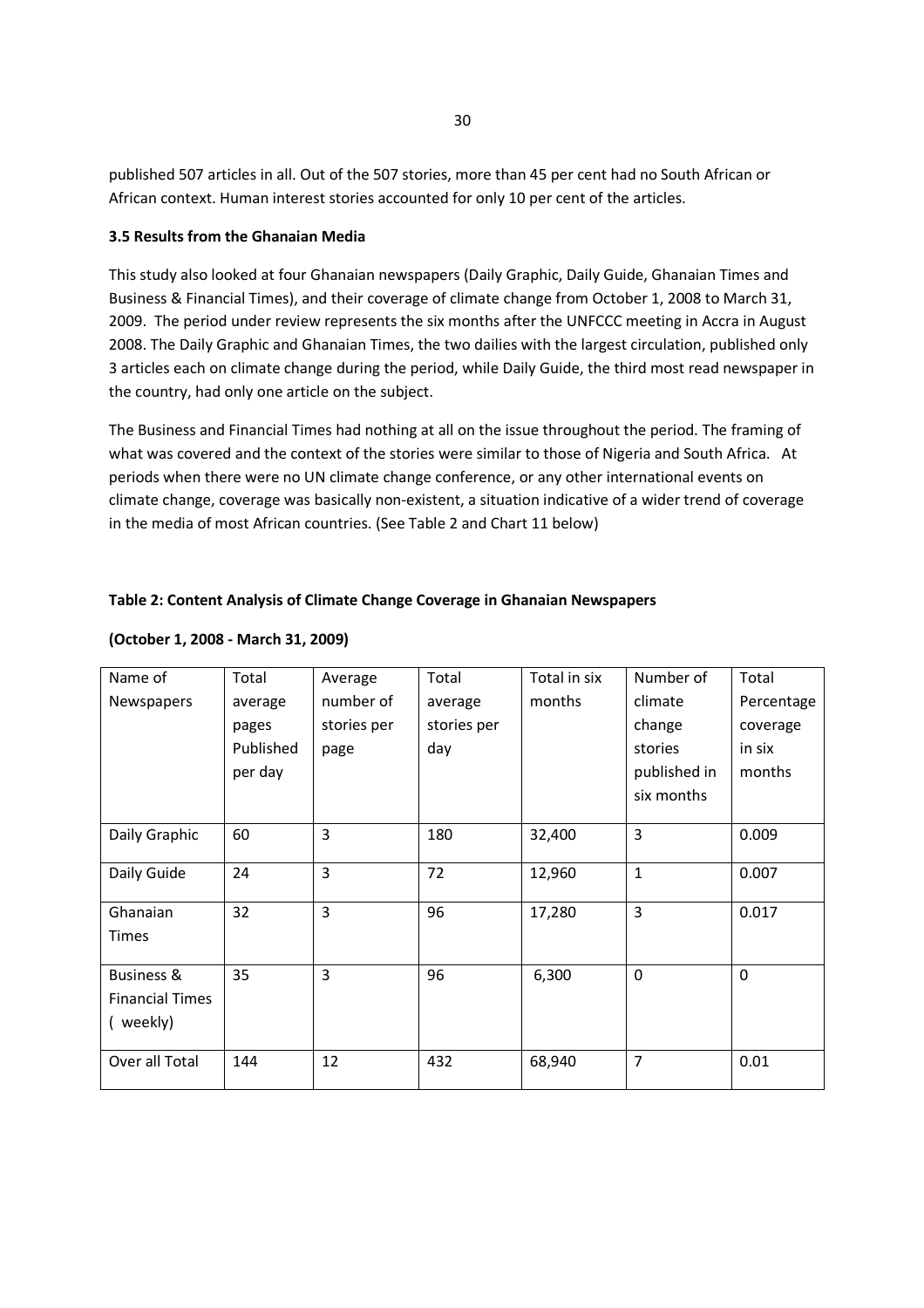

## Chart 11: The Extent of Coverage in Ghanaian Media

Climate change is a serious problem for Africa and many observers expect that it should command commensurate coverage in the media. Findings from this research have shown otherwise. The use of foreign reports, mostly from international wire services, even though it has helped to somewhat keep climate change in the news in most African countries, has meant that African media owners and managers cared little about developing the capacity of their own reporters to cover the subject. The majority of the stories were press releases initially produced by other organizations and circulated. This is what Audrey (2009) refers to as reutilized stories $^{51}$ .

Improving media coverage of climate change issues is critically important for tackling the challenges of climate change. Stories on politics, corruption, entertainment and business sell newspapers better and so naturally command the lead in news placements. But there should be more to the lack of priority attached to climate change stories in African newspapers than consideration of the financial return from stories. There is also a question of capacity in terms of training for journalists and the lack of visibility in media of African scientists and researchers working on climate change. These issues will be addressed in the next chapter.

<sup>51</sup> See Audrey Gadzekpo, 2009- ESCAPING CLIMATE CHANGE Climate Change in the Media: North & South Perspectives, Cere21-page 18, 19

http://www.ceres21.org/Webcontrol/UploadedDocuments/Ceres21%20Escaping%20Climate%20Chang e.pdf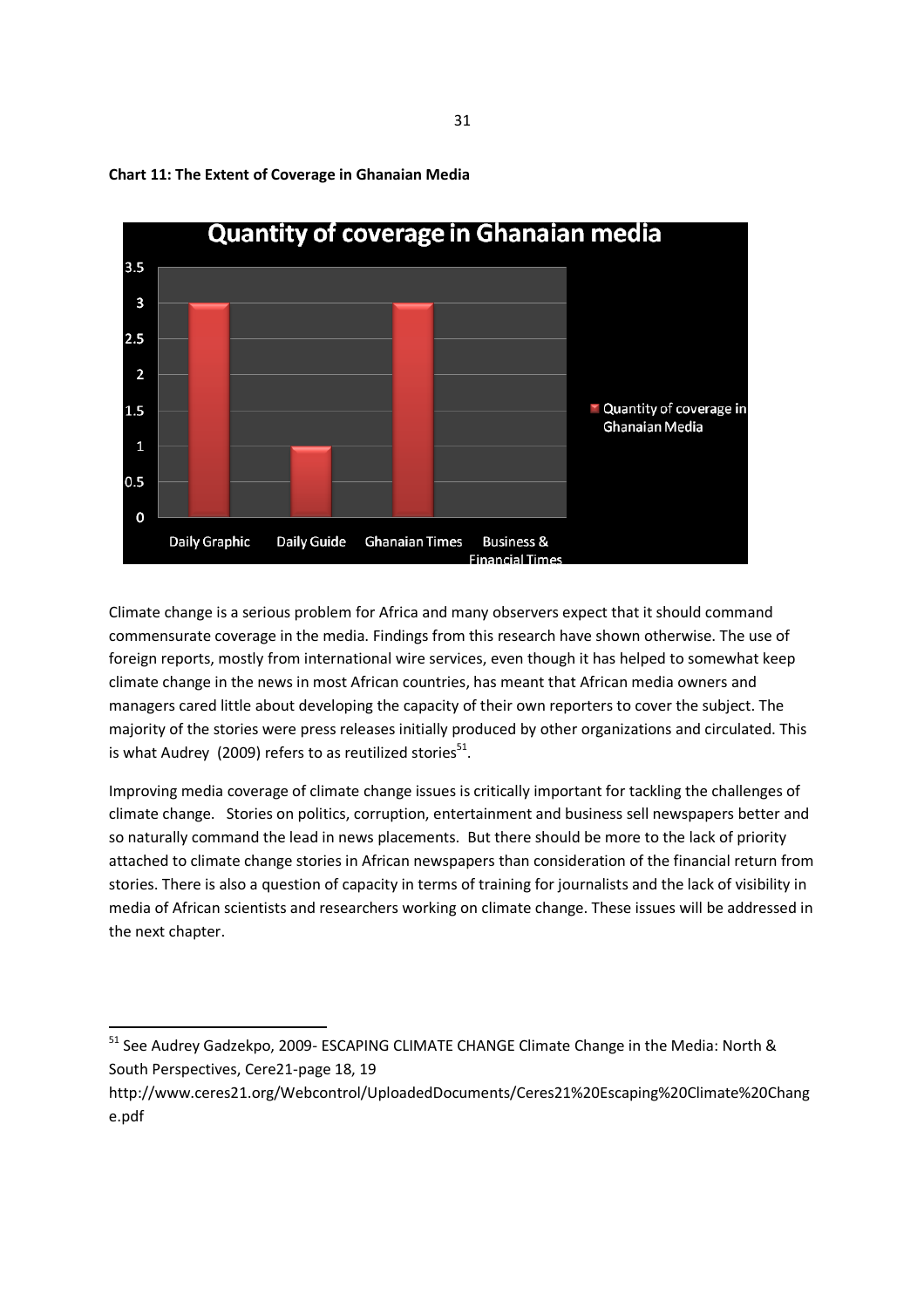#### Chapter Four

#### 4.1 Upholding trust

There is something universal about the concept of press freedom as a desideratum for journalism. On December 14, 1946, the General Assembly of the United Nations affirmed "freedom of information is a fundamental human right, as well as the touchstone of all freedoms to which the United Nations is consecrated." Similarly, as the Commonwealth Press Union acknowledged in its 1965 Conference in London, "the freedom of the press is not a special privilege of newspapers but derives from the fundamental right of every person to have full and free access to the facts in all matters that directly or indirectly concern him, and from his equal right to express and publish his opinion there on; and to hear and read opinion of others $52.$ "

What follows from the above is a universal recognition that an unfettered press makes for a healthy society. While this might seem not to have a direct correlation with the issue of climate change, it is important to state that the struggle before the media institutions in Africa is the battle to free itself from the grip of the vocal minority and seek to protect the greater good of the majority. Journalism is an unwritten and unspoken covenant between its practitioners and the public. It is a public trust which should not be betrayed or abused. Journalism should be constantly in search of the greatest good for the greatest number of people.

Since it is a trust held on behalf of people, it often plays the role of a catalyst for social change and the orderly progress of society. It constantly seeks a new and better deal for society. It is unrelenting in canvassing for the enthronement of a state of general wellbeing of the people. According to Ladi Lawal, former chairman of the Nigerian Union of Journalists (NUJ) Lagos Council, "journalists ought to be unrepentantly committed to the attainment of quality of life and living for people, demanding at every turn a fair deal to all concerned in societal development.<sup>53</sup>"

It is against this background that the important role of the African media in providing the right amount of information on climate change, a phenomenon that has the capacity to redraw the geographical map of the continent, ought not to be compromised. Here again the statement of the BBC World Service Trust report, is pertinent: "African citizens are at humanity's climate change frontline, yet they are also among the least informed about human-induced climate change, its causes and its consequences. Broader public understanding of a range of climate change issues is required if Africa is to respond and adapt to climate change.<sup>54</sup>"

#### 4.2 Research Findings

<sup>&</sup>lt;sup>52</sup> Redefining Journalism: A Journalist's view, Babatope Segun 2002

<sup>&</sup>lt;sup>53</sup> Redefining Journalism in a Democracy; publication by Nigeria Union of Journalists (NUJ), 2002

<sup>54</sup> BBC World Service Trust Public Briefing #3, October 2009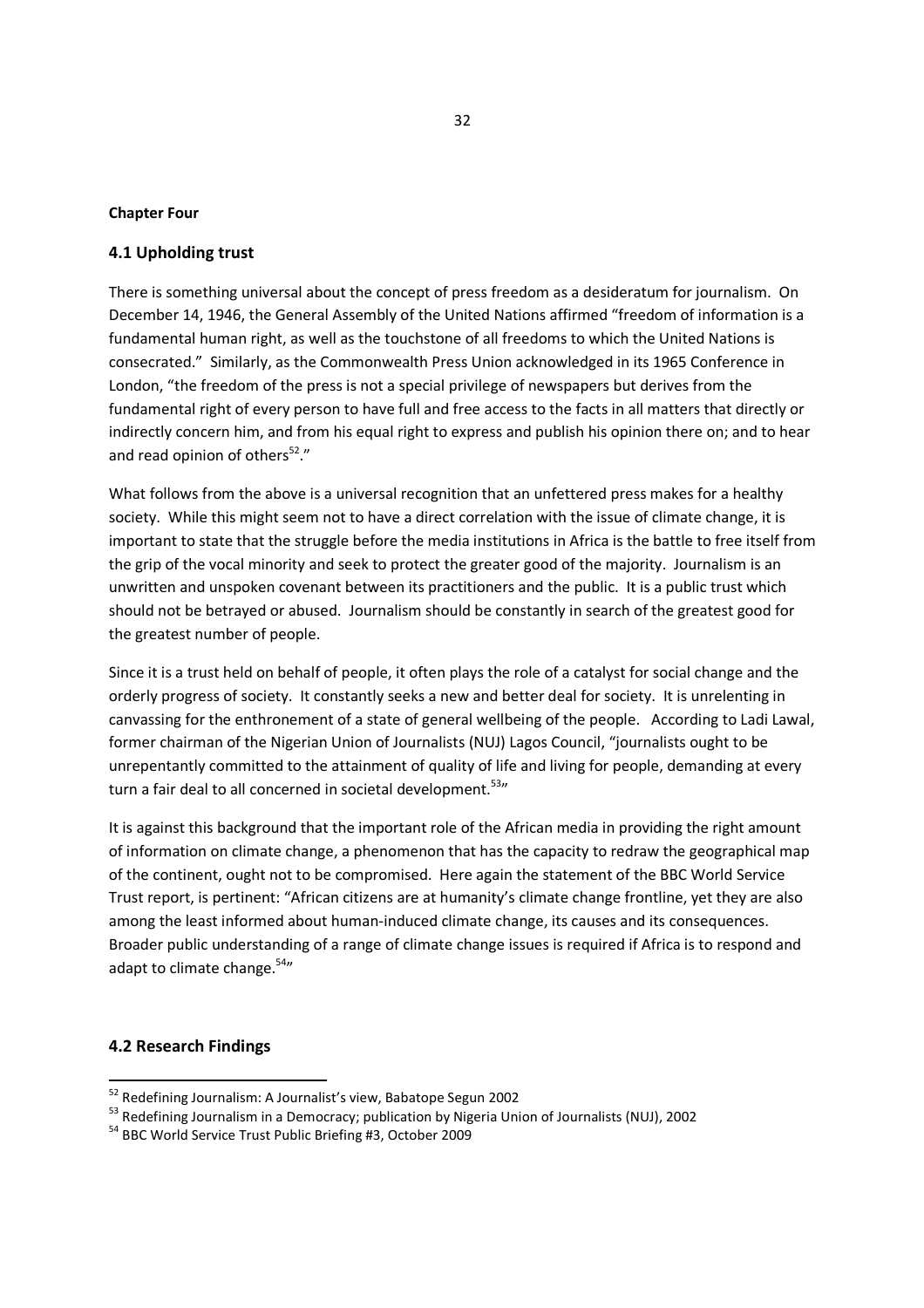Generally, the findings of this study have showed that, Nigerian and South African media coverage of climate change, though not particularly outstanding, compares favorably with the negligible coverage in Ghanaian's media in the last quarter of 2008 and first quarter of 2009. In Ghana there seems to have been a marginal growth in coverage in contrast to the earlier study by Audrey Gadzekpo in first half of 2008 (January to June) which showed virtually nothing on stories focused specifically on climate change. By way of contrast, in many industrialized countries the first 'post-Copenhagen' quarter of 2010 was marked by a very noticeable downturn in the level of coverage of climate change<sup>55</sup>.

This was also a time when seasoned media professionals in the West found climate change an extremely sensitive a topic to comment on with predictable attacks from climate change deniers. The Western media have been accused by some observers of contributing significantly to the uproar around the leaked e-mails from the University of East Anglia's Climate Research Unit.

The effect of the release of the hacked e-mails has been to created considerable confusion around the science of climate change made it controversial for the Western media to cover. At one point, James Randerson<sup>56</sup>, the environment editor of the (UK) Guardian, called 'climate gate' a "distraction too difficult to deal with" because of the way the issue led to almost total switch-off from the real issues of climate change and hampered journalists from being multi-dimensional in their reports . In February 2010, a poll by Populus, commissioned by the BBC, showed that the proportion of British people who think climate change is a fallacy stood at 25 per cent, a 10 per cent increase since the same poll was conducted in November 2009, while the number of those who said climate change was real dropped to 75 per cent from 83 per cent. According to Richard Black, BBC News environment correspondent, 'climategate' and the weak outcome of Copenhagen convention dampened an earlier plan by some climate change journalists to do a lot of background stories on the topic after the Copenhagen conference and changed the way editors of most western media wanted their reporters to cover the topic<sup>57</sup>.

For Africa, the controversies about climate change science in the Western media due to 'Climategate' and 'Himalayagate' could be said to have made only a very slight impact on climate change coverage in the continent's media during the period this survey was carried. This is a somewhat surprising finding given that the bulk of stories on climate change in the African media are usually taken straight from international wire services. On the other hand, the little attention these issues received in many African media can also be said to have accounted for, to some extent, the absence of a major decrease in coverage in Nigeria and South Africa in the immediate post-Copenhagen period.

<sup>55</sup> 2004-2010 World Newspaper Coverage of climate Change or Global Warming, 2010, Max Boykoff and Maria Mansfield

<sup>56</sup> James Randerson is an editor of environmentguardian.co.uk and one of the panelists in a discussion titled: Climate Change- The Forgotten Crisis, organized by the Frontline Club in association with the Global Campaign for Climate Action and Communications in London on 18 May 2010

<sup>&</sup>lt;sup>57</sup> Richard Black, BBC environment correspondent was commenting as one of the panelists in the Frontline Club discussion.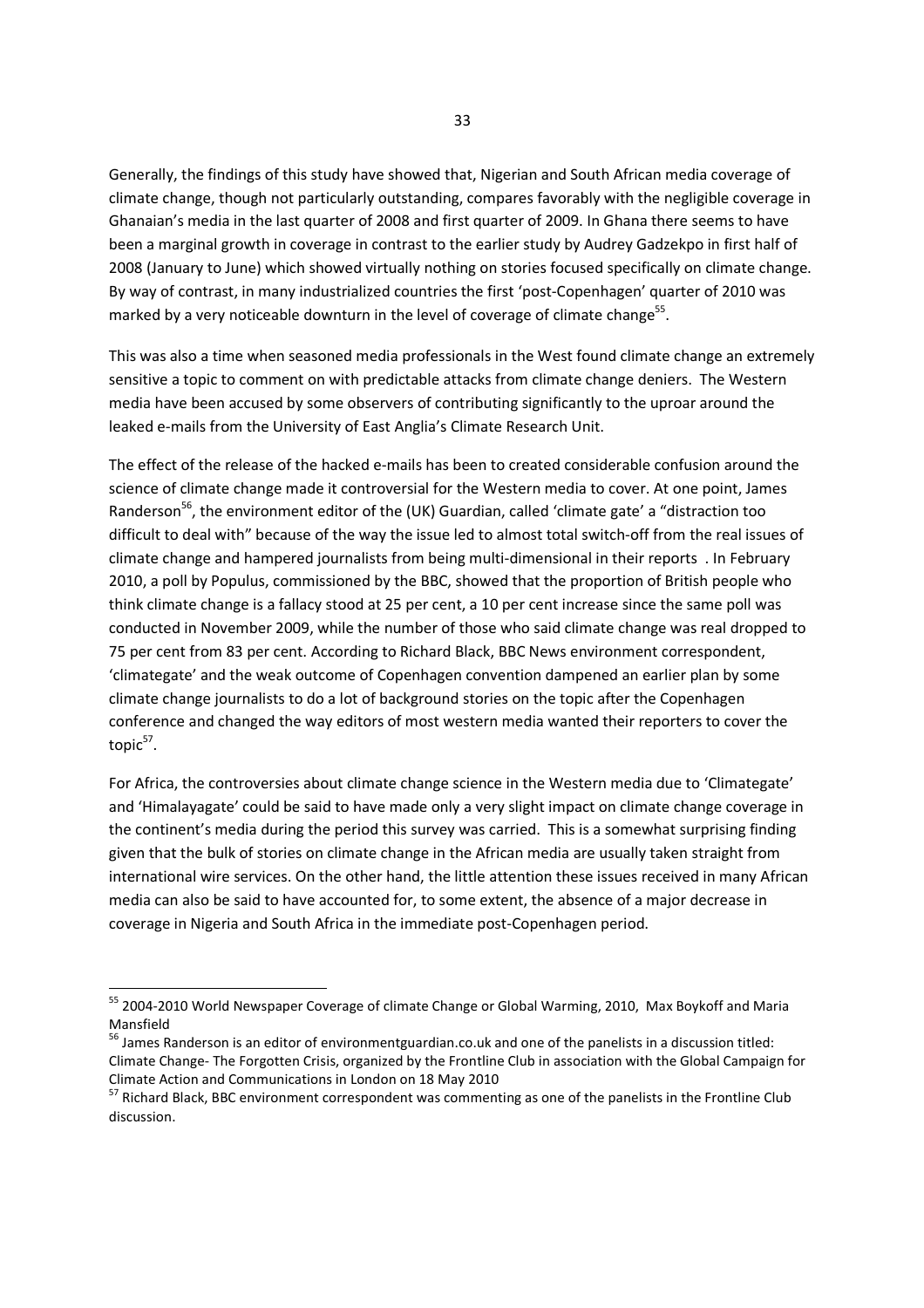The trend of coverage in both countries also slightly differed from the results of the research by Boykoff and Mansfield <sup>58</sup> in which Africa is included. This disparity could be basically because; while the period of survey here is shorter and focused on more populist newspapers (the Mail & Guardian and The Star in South Africa, and The Guardian and Vanguard in Nigeria, Boykoff and Mansfield included two specialised papers (BusinessDay and Financial Mail, both financial newspapers in South Africa) over a longer period of time.

The massive climate change campaign mounted around the globe as a build-up to the 2009 Copenhagen conference helped to move climate change up the ladder of most media agenda, including in Africa. The near total absence of climate change contrarians in African media is also an opportunity that allows African journalists to concentrate on telling the story without distractions. This is one reason why there is a glimmer of hope that it may be possible to increase the presence of climate change stories in the African media in the future.

However, the biggest challenge has remained the wide disconnect between what is communicated to the public about climate change and the true reality about the impact of the changing climate in the region. The use of foreign reports, mostly from foreign wire services, even though this has helped to keep climate change in the news in most African countries, has meant that little of the real situation on ground is reported. According to Audrey Gadzekpo, the lack of original local stories - stories giving an African context, stories with a strong human angle - further suggests that the African media acts as cheerleaders and amplifiers of messages from others, rather than as independent actors who set the agenda and promote debate on the issue<sup>59</sup>.

## 4.3 Poor reportage in Africa

There is a virtual consensus from the South African and Nigerian editors interviewed that climate change by its nature is not a front page subject except when -there is a strong local political and economic dimension to it, which is rarely the case. For instance, Chinedum Aniegbunam, the assistant environment editor of The Guardian (in Nigeria), believes that climate change has become a strong development issue but has been overshadowed by other pressing issues which are more visible to the public.

Lack of understanding of the issues in climate change makes it difficult for most African journalists to do a good job of reporting it. Understaffed newsrooms constitute a big challenge too. None of the newspapers included in this study has more than two reporters on the environment. In the UK, the Guardian has up to six reporters assigned to handle environment issues including climate change.

<sup>58</sup> Max Boykoff and Maria Mansfield, ibid.

<sup>59</sup> Audrey Gadzekpo, 2009- ESCAPING CLIMATE CHANGE Climate Change in the Media: North & South Perspectives, Cere21 page 22, http://www.ceres21.org/Webcontrol/UploadedDocuments/Ceres21%20Escaping%20Climate%20Change.pdf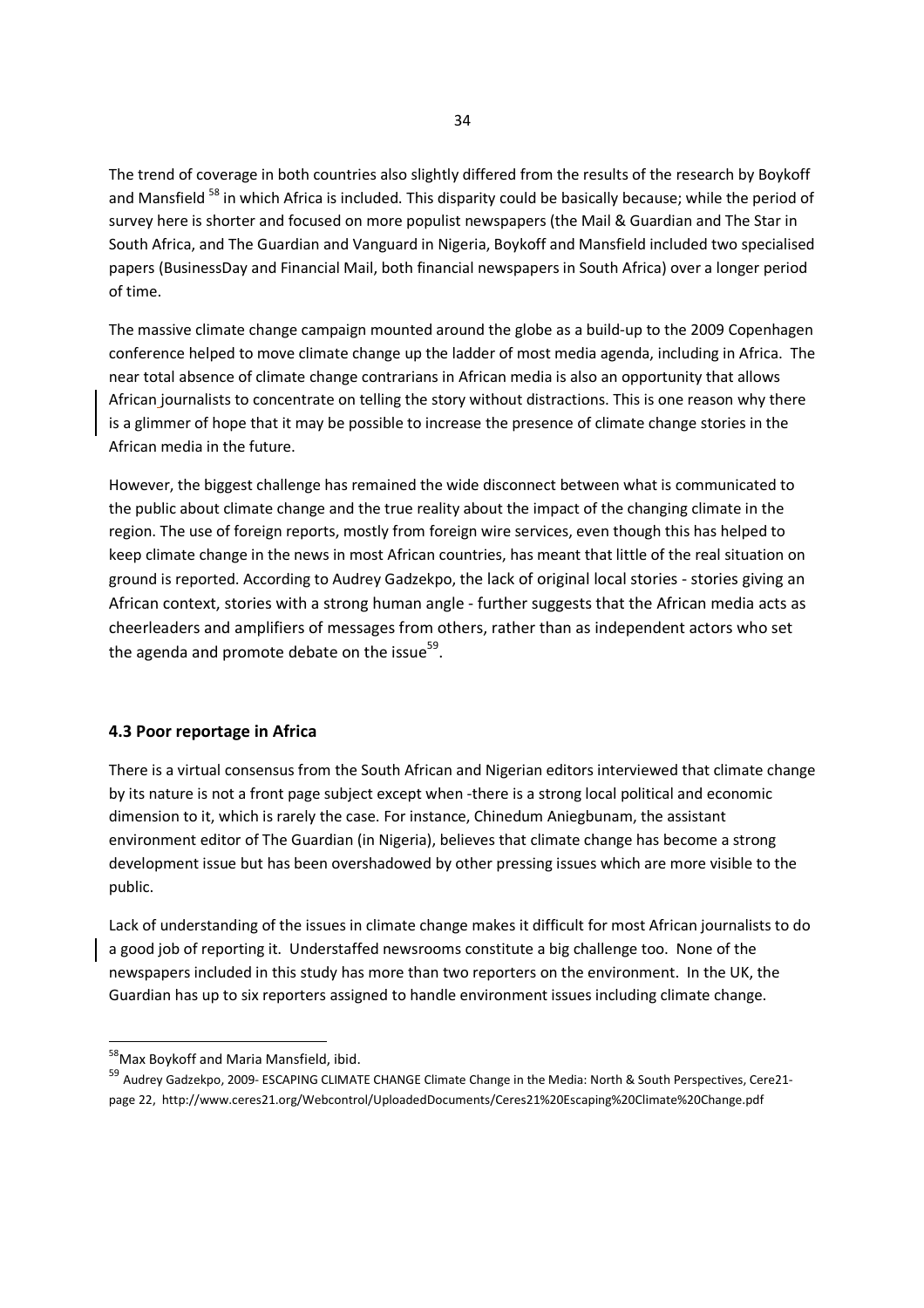For most local journalists climate change is a complex science story that cannot be properly accommodated in their daily routine because of the deadline culture of their newsroom. "We don't understand the science of it the way scientists do", says Nehemia Owusu Achiawa, senior correspondent with the Daily Graphic, Ghana<sup>60</sup>. According to Owusu, the nature of climate change makes it difficult for people to identify with the story. Climate change is like a "cancer, a slow poison, it takes the eyes of experts and the informed to see it", he said and in this sense, it does not make economic sense to spend resources and time dealing with an issue that is a hard sell, except in exceptional cases when there is global event like UN conferences and workshops.

Though communicating climate change comes with a peculiar challenge globally due to the difficulty in untying the mystery of uncertainty surrounding the issue, journalists in Africa seem to face an even more complicated challenge due to the development issues the region is already grappling with.

Herman and Chomsky<sup>61</sup> identified ownership, profit orientation, advertising as a primary income source, reliance of the media on information provided by experts funded by agents of power, as essential ingredients or sets of news filters that narrow the range of issues that can become subject for 'big news' in the global media. The power of these political economic factors or macro-scale factors, as they are called by Boykoff and Robert<sup>62</sup>, influences what gets covered in the media. The way and manner these factors play out differ in each country, shaped by countries' cultural and political backgrounds.

The turbulent political history of many African countries strongly influences the type of priority given to environmental issues such as climate change. As pointed out in the BBC World Service Trust's Policy Briefing, the beginning of the last two decades was when concerns about the changing climate started filtering into most Western media in a major way and began to attract wide public debate. But paramount in the agenda of South African media then was political freedom and the fight for fair treatment.

Apartheid lasted for 50 years (1948-1994) in South Africa and caused deep-seated lawlessness, high crime rates and loss of education. So, over a decade after the apartheid government was abolished, these social issues still command the lead in news placements. In addition, cultural complexity is very common in all African countries. For example, 11 languages are officially recognized in South Africa. And so to do justice to climate change communication in a society like that of South Africa, journalists will have to find an appropriate, concise, simple and straightforward way of presenting climate change coverage in each of the 11 languages. The need for balance and variety for different types of readers is also in higher demand. According to the Deputy Editor of The Star, Jovial Rantao, "The media publishes or broadcasts news and features to meet the needs of their readers, listeners and viewers. In executing

<sup>&</sup>lt;sup>60</sup> Interview with Nehemia Owusu at The Graphic's head office, Ogbobloshie, Ghana, November, 2009

 $61$  Manufacturing Consent: Edward S. Herman and Noam Chomsky: Pantheon Books 1988

<sup>&</sup>lt;sup>62</sup> Maxwell T. Bovkoff and J. Timmons Roberts: Media Coverage of Climate Change: Current Trends, Strengths, Weaknesses, 2007/2008 page 11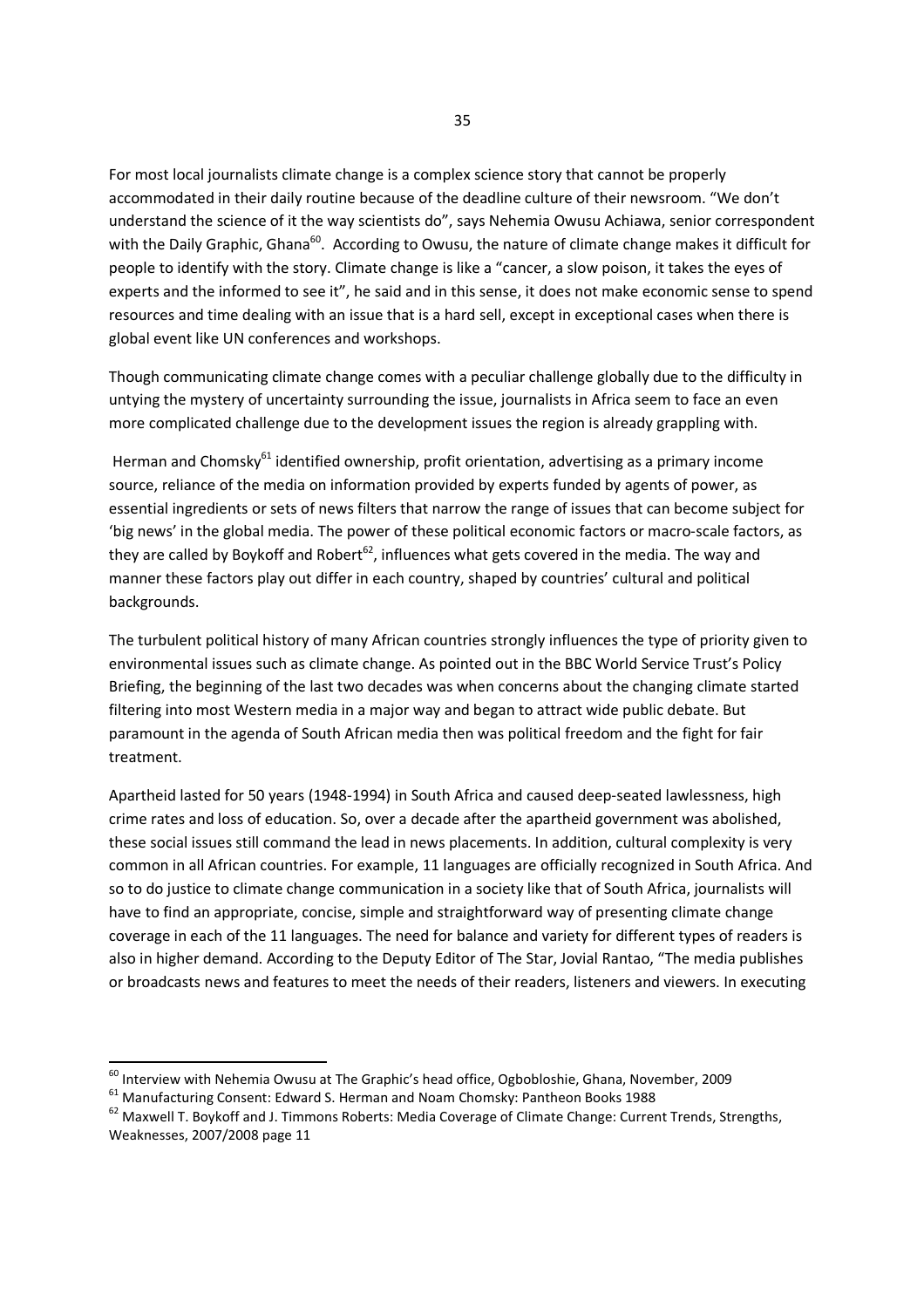this delicate task, editors have to strike a balance, on a daily basis. And this means that the environment will be part of the mix and not the sole content in the newspapers or bulletins" $^{63}$ .

Nigeria too has diverse languages. But in addition, from 1960 when it gained independence until today, its government has changed hands 14 times: three times from soldiers to civilians, three times as the army handed it back to them, three times as civilians succeeded civilians and five times as the military wrested power from its own class in palace coups or through death by natural and unnatural causes<sup>64</sup>. According to the World Bank, Nigeria has within the last three decades earned over \$500 billion from oil revenues but as a result of misappropriation, more than 70 per cent of Nigerians still live on less than US\$1 a day. This power struggle, lack of accountability, and weak institutional structure are more visible and pressing issues in most African countries and dominate news stories in its media. But experts repeatedly warn about the danger of relegating climate change to the background in African media when all other aspects of development in the continent hinge on the issue $^{65}$ .

#### 4.4 Summary and Conclusion

Apart from being a disposable beat, climate change is a relatively new subject in many African media. Less than 30 per cent of climate change journalists interviewed during the course of this research have reported the subject for more than three years. Of these 60 per cent identified a lack of training and time pressures as major reasons why the topic has rarely generated coverage commensurate to its significance for the continent's future prosperity. Very few African journalists or their editors have a good understanding of the science that is at the heart of many climate change stories.

Lack of resources is yet another restriction. Most journalists on the continent are largely underresourced. Some are not paid for months. In such instances, priorities swing from development issues to those reports that provide immediate rewards for the reporter. There is also the question of priority given to the subject by editors and owners of newspapers. Climate change stories are considered a hard-sell compared to politics and entertainment even though the concept has so many dimensions that could excite public interest as much as traditional politics and corruption stories.

Climate change includes the physical sciences, economics, the environmental and social issues, and of course the domestic and foreign policy dimensions. Many would argue that this is more than enough to make front-page stories. However, because of the general apathy on the part of the gatekeepers, not many African journalists want to commit to personal development in their understanding and reportage of the issue. There is limited local expertise on the subject but how many local African scientists do

<sup>&</sup>lt;sup>63</sup> Interview with Jovial Rantao, 6 July 2010

<sup>&</sup>lt;sup>64</sup> Nigeria: Ten Years of Democracy - Special Lecture on Government in Africa, University of Oxford, General Muhammadu Buhari May 10, 2010

<sup>&</sup>lt;sup>65</sup> United Nations Development Programme, Human Development Report, 2008. In the introductory section of Chapter One, it was pointed out that the impact of climate change is already slowing down the progress towards achieving Millennium Development Goals (MDGs) and deepening inequality within and between countries, in Africa and globally.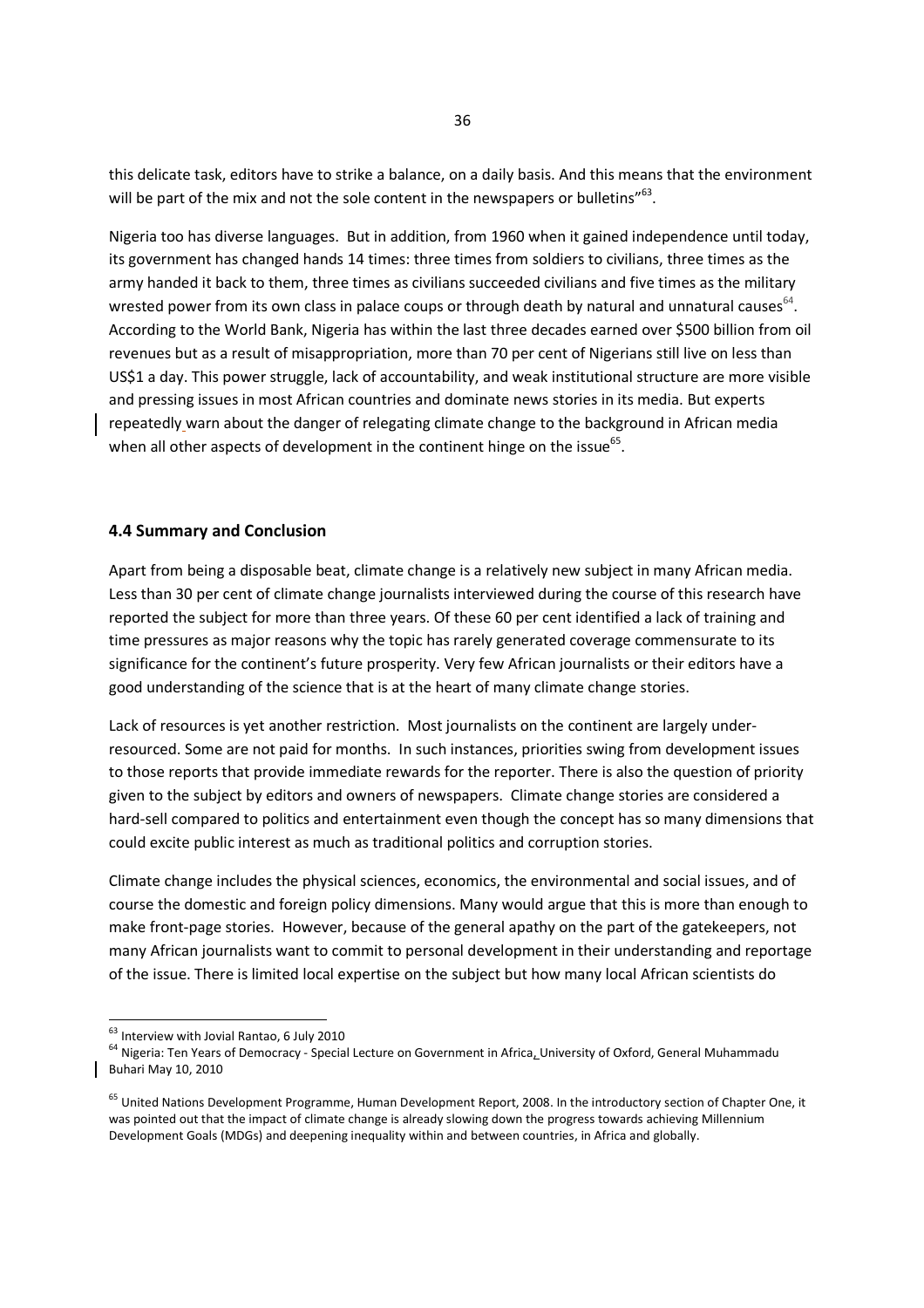research on climate change? The bulk of the publications on the subject even in African newspapers and magazines are culled from foreign institutions and researchers. The problem is that much-needed local angles to the issue are often left out.

It is not a completely gloomy picture. Some African media organizations in collaboration with development partners, individual reporters and interest groups have done comparatively well in making climate change a major discourse. But the media can do a lot more in shaping public understanding of climate change and public policies. The poor perception of the subject by both editors and journalists can be reshaped through training and workshops. The gap between science and journalism needs be narrowed. The scientific community should work with journalism schools and professional societies to ensure that journalism training programmes include some grounding in what science is, and particularly climate change. Science and journalism are not alien cultures. They are built on the same foundation: the belief that conclusions require evidence.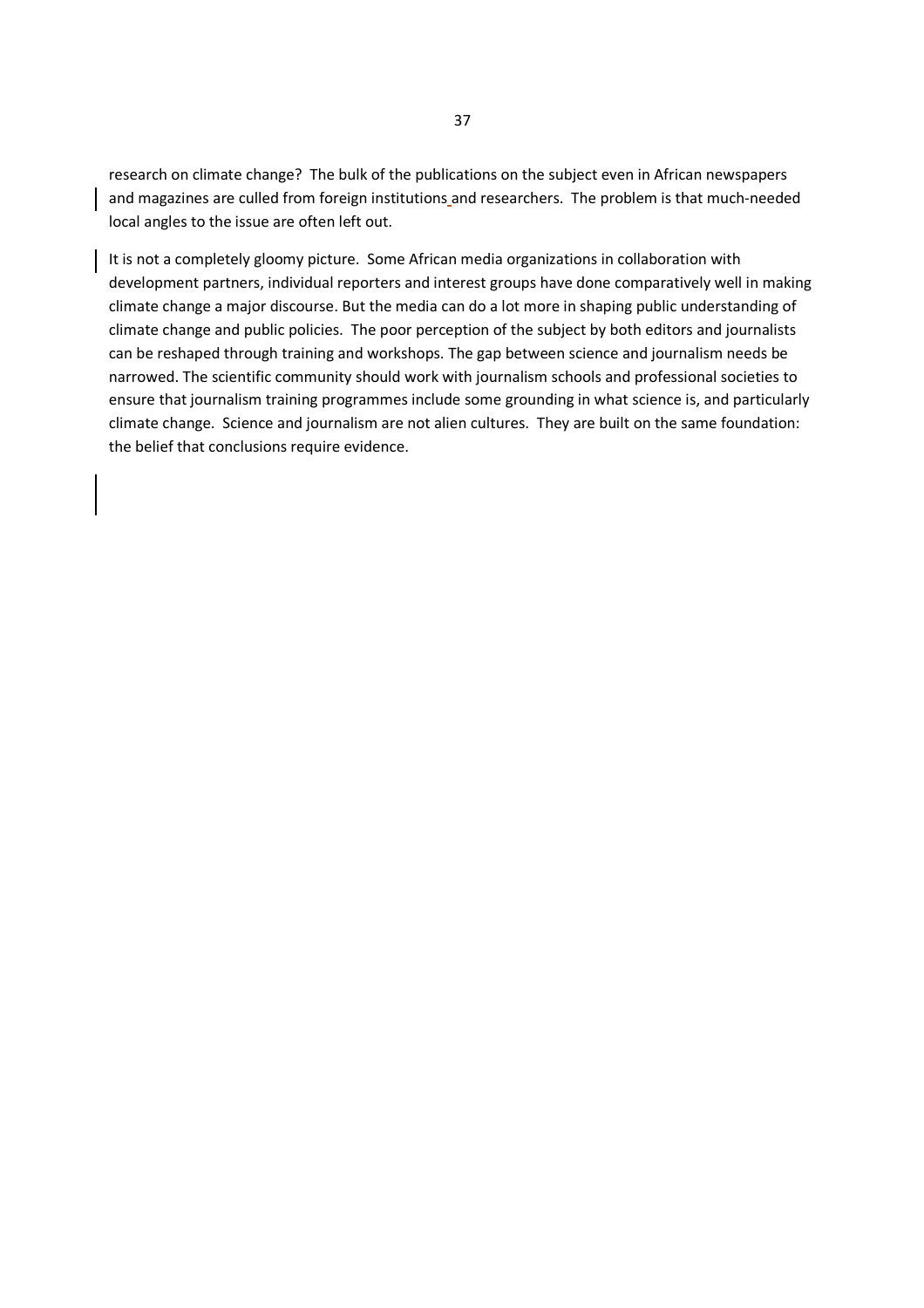## Bibliography

Bell, A. (1994) Climate of Opinion: Public and Media Discourse on the Global Environment, Discourse& Society, Vol. 5,

Boykoff, M. and Mansfield, M. (2010) World Newspaper Coverage of climate Change or Global Warming, 2004-2010

Boykoff, M. T and Roberts, J. T Maxwell T. B. (2007/2008) Media coverage of climate change: Current Tends, Strengths, Weaknesses

BBC World Service Trust (2009) Public Briefing #3

Collins, W. and Colman, R. et al, Scientific American (2008) The Physical Science of Climate Change

Cramer, C. M. (2008) Framing of Climate Change in Three Daily Newspapers in the Western Cape Province of South Africa

Edward S. Herman, E. S. and Edward N. C. (1988) Manufacturing Consent: Pantheon Books

Environmental Health Perspective, (2005) Volume 113, Number 8

Food and Agricultural Organisation-Briefing paper, (2008): Hunger on the rise, http://www.fao.org/newsroom/common/ecg/1000923/en/hungerfigs.pdf

Gadzekpo, A. (2009) Escaping Climate Change in the Media: North & South Perspectives, Cere21 http://www.ceres21.org/Webcontrol/UploadedDocuments/Ceres21%20Escaping%20Climate%20Chang e

 Buhari, M. (2010) Nigeria: Ten Years of Democracy- Special Lecture on Government in Africa, University of Oxford

Gordon, C. (2009) Science of Climate Change in Africa: Impacts and Adaptation

Intergovernmental Panel on Climate Change report (2007) Fourth Assessment Report, 2007

O' Riordan, T. and Jagar, J. (1996) Politics of Climate Change

Publication by Nigeria Union of Journalists (2002) Redefining Journalism in a Democracy

Segun, B. (2002) Redefining Journalism: A Journalist's view,

Shanahan, M. S. (2009) Media Coverage of Climate Change in Non- industrialized countries www.iied.org/pubs/pdfs/G02512.pdf

Stern, N. (2009) Blueprint for a safer planet